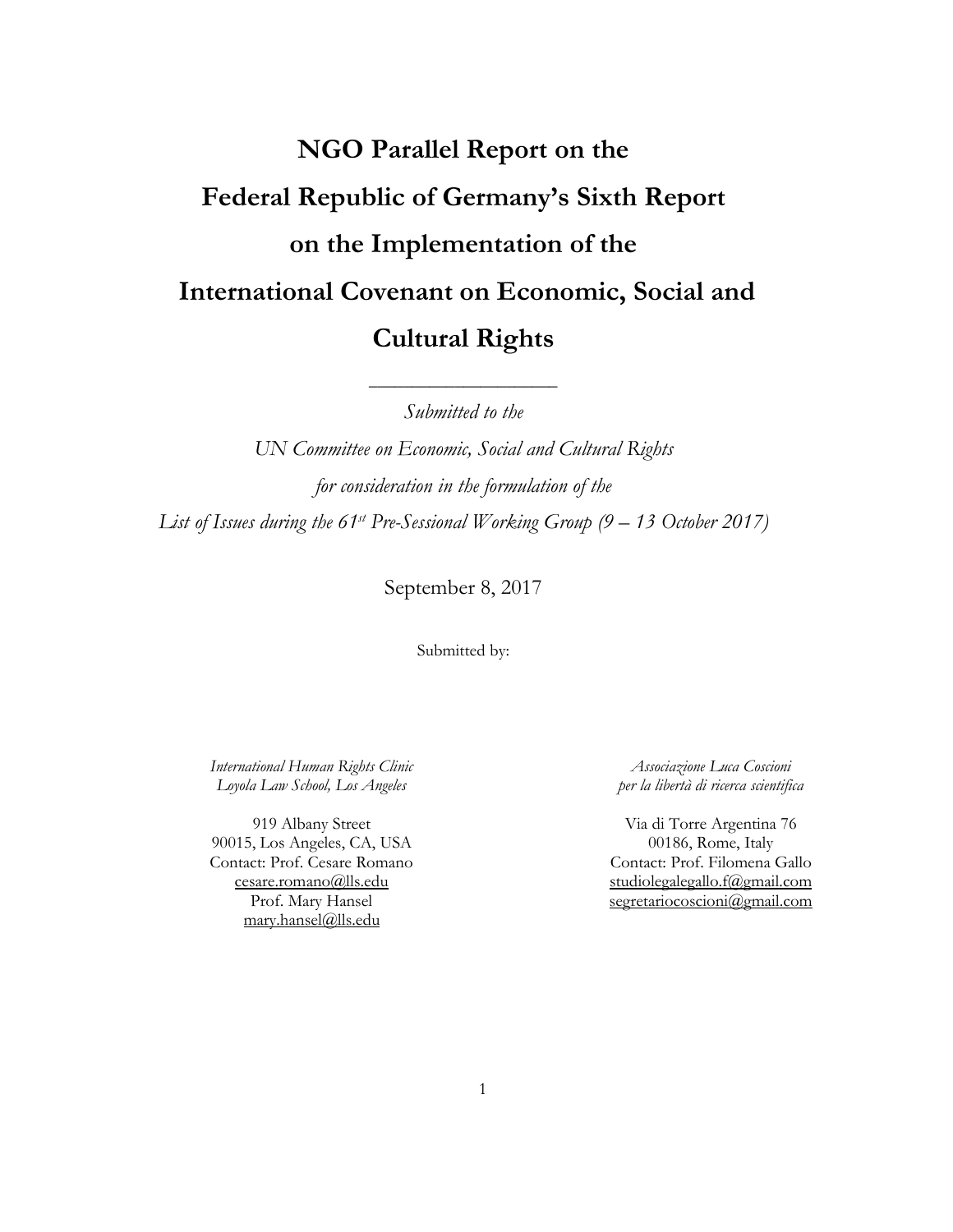## **Table of Contents**

| PURPOSE OF THE REPORT                                                         | 3  |
|-------------------------------------------------------------------------------|----|
| ABOUT THE AUTHORS OF THIS REPORT AND SOURCES                                  | 4  |
| <b>BACKGROUND</b>                                                             | 5  |
| RESEARCH WITH HUMAN EMBRYONIC STEM CELLS (HESC)                               | 6  |
| Research with human embryonic stem cells (hESC) in Germany                    | 6  |
| Analysis: Research with human embryonic stem cells (hESC) under the Covenant. | 12 |
| ASSISTED REPRODUCTION TECHNOLOGIES (ART)                                      | 14 |
| ART in Germany                                                                | 14 |
| Analysis: ART under the Covenant                                              | 19 |
| ABORTION AND CONTRACEPTION (A&C)                                              | 21 |
| Abortion and Contraception in Germany                                         | 21 |
| Abortion                                                                      | 21 |
| Contraception                                                                 | 24 |
| Analysis: Abortion and Contraception under the Covenant                       | 26 |
| <b>RECOMMENDATIONS</b>                                                        | 28 |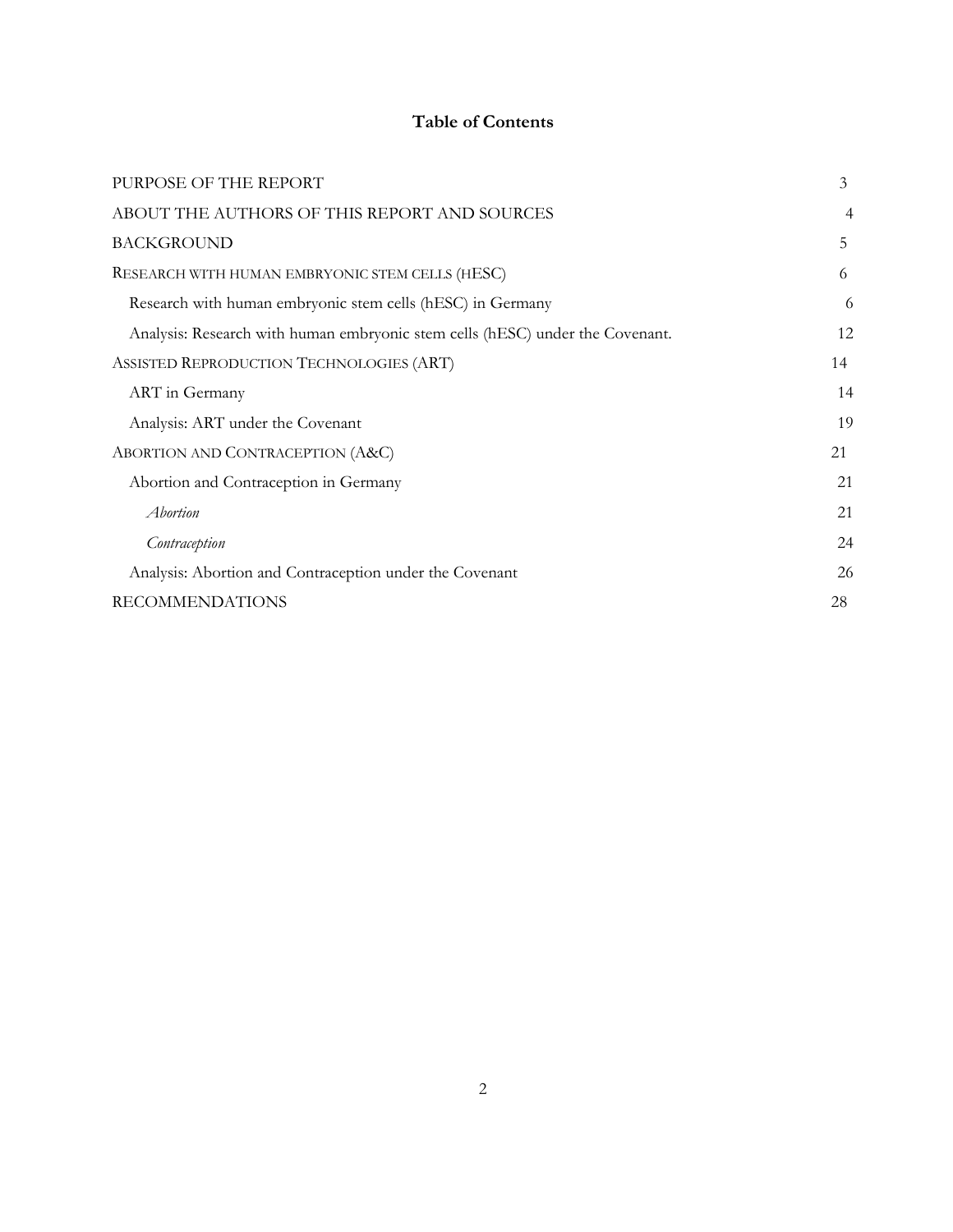#### **PURPOSE OF THE REPORT**

<span id="page-2-0"></span>1) The purpose of this "Parallel Report" is to assist the Committee on Economic, Social and Cultural Rights in the formulation of the List of Issues during the  $61<sup>st</sup>$  Pre-Sessional Working Group (9 – 13) October 2017), leading to the discussion of Germany's Sixth Periodic Reports on its implementation of the Covenant on Economic, Social and Cultural Rights during the 64<sup>th</sup> Session of the Committee on Economic, Social and Cultural Rights (17 September – 5 October 2018).

2) The Federal Republic of Germany ratified the Covenant on Economic, Social and Cultural Rights (hereinafter "CESCR" or "Covenant") on [1](#page-2-1)7 December 1973.<sup>1</sup> Its last periodic review (5th) was completed in 2011. It is currently undergoing its  $6<sup>th</sup>$  periodic review.

3) Germany's 6th periodic report, of 16 March [2](#page-2-2)017, has several lacunae.<sup>2</sup> Under Article 10 ("Right to Family Life"), it discusses only employment of children and young people and violence against women, but it does not discuss access to Assisted Reproductive Technology (ART), abortion and contraception. Under Article 12 ("Right to Health"), it discusses several issues, including stigmatization and discrimination of people with HIV/AIDS; health protection policy in connection with food containing genetically modified organisms; compulsory medical treatment of people with mental illness; drug use and prevention projects for children and young people; frequency of suicide and impact of suicide prevention measures; situation in nursing homes — shortage of skilled workers; situation with regard to informal care; and risk of malnutrition in schools. However, Germany does not discuss limitations it puts on research on human Embryonic Stem Cells (hESC), abortion and contraception, and Assisted Reproductive Technology, all issues that directly affect the right to health. Finally, under Article 15 ("Right to Benefit from Scientific and Technological Progress" and the "Rights of Science"), Germany reports only about data on the ethnic and religious make-up of the population, and copyrights. However, it is silent on the impact that restrictions on research with human Embryonic Stem Cells (hESC) have on scientists and the public at large. This report complements Germany's report to enable the Honorable

<span id="page-2-1"></span><sup>&</sup>lt;sup>1</sup> International Covenant on Economic, Social and Cultural Rights, art. 15(1)(b), Dec. 16, 1966, S. Treaty Doc. No. 95-19, 6 I.L.M. 360 (1967), 993 U.N.T.S. 3 [hereinafter CESCR]. *States Party to the International Covenant on Economic, Social and Cultural Rights*, United Nations Treaty Collection, [https://treaties.un.org/Pages/ViewDetails.aspx?src=IND&mtdsg\\_no=IV-](https://treaties.un.org/Pages/ViewDetails.aspx?src=IND&mtdsg_no=IV-3&chapter=4&clang=_en)[3&chapter=4&clang=\\_en](https://treaties.un.org/Pages/ViewDetails.aspx?src=IND&mtdsg_no=IV-3&chapter=4&clang=_en) (last visited Jan. 14, 2017).

<span id="page-2-2"></span><sup>2</sup> U.N. Economic and Social Council, *Sixth Period Reports of States Parties Due in 2016 – Germany*, UN Doc. E/C.12/DEU/6, (16 March 2017).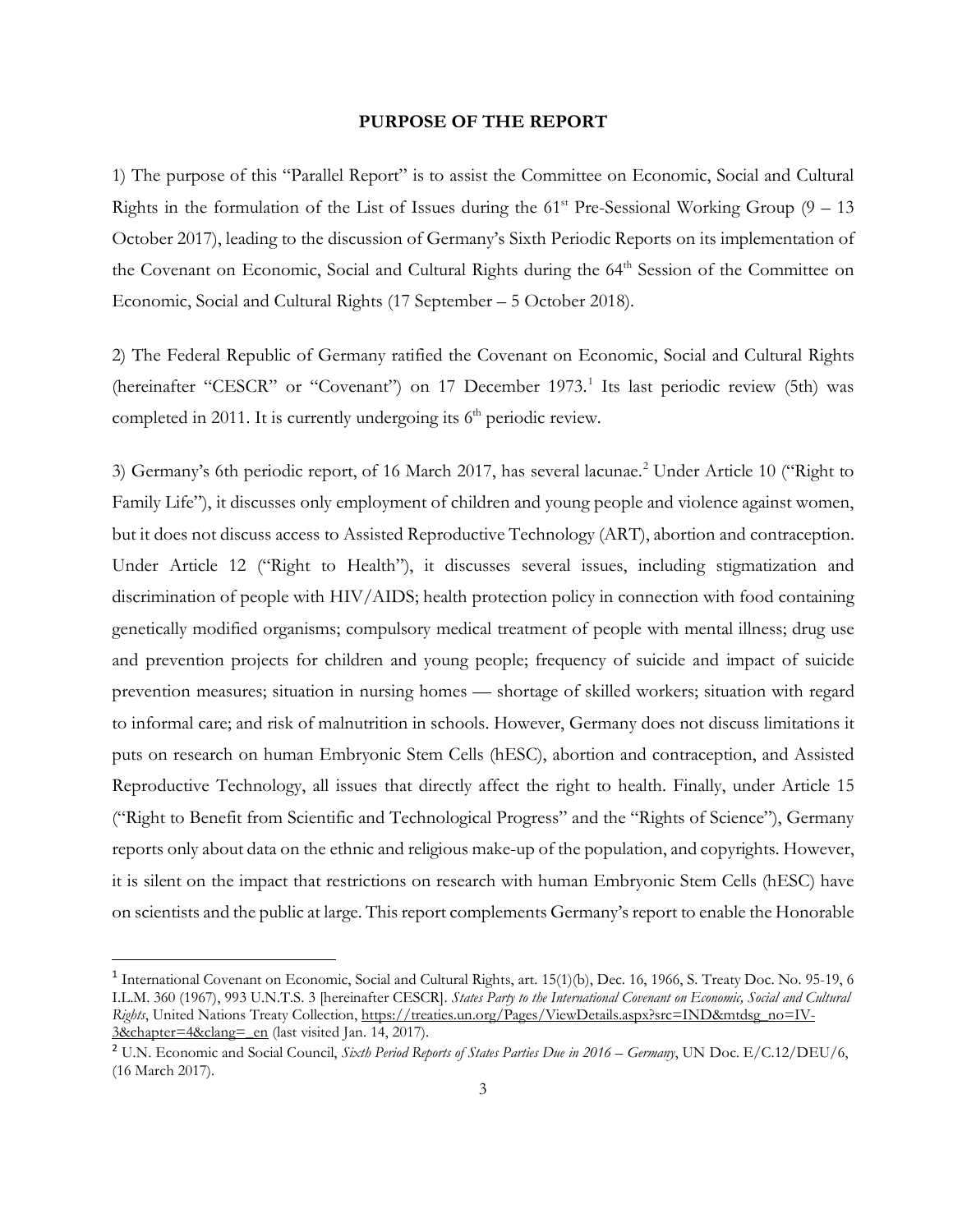Committee to get a clearer picture of how Germany is discharging its obligations under these articles of the Covenant.

## **ABOUT THE AUTHORS OF THIS REPORT AND SOURCES**

<span id="page-3-0"></span>4) This report has been prepared by the International Human Rights Clinic of Loyola Law School, Los Angeles — directed by Professors Cesare Romano and Mary Hansel — and by the Luca Coscioni Association for Freedom of Scientific Research.

5) The International Human Rights Clinic of Loyola Law School, Los Angeles is committed to achieving the full exercise of human rights by all persons, and seeks to maximize the use of international and regional political, judicial, and quasi-judicial bodies through litigation, advocacy, and capacity-building.<sup>[3](#page-3-1)</sup> Loyola Law School, Los Angeles is the school of law of Loyola Marymount University, a Jesuit university.

6) The Luca Coscioni Association for the Freedom of Scientific Research is a non-profit organization comprised of members of parliament, academics, researchers and students, along with representatives of patients and advocacy associations. The Luca Coscioni Association promotes the freedom of scientific research and treatment as well as the civil and political rights of patients and people with disabilities. It was founded in 2002 by Dr. Luca Coscioni, an Italian economist affected by Amyotrophic Lateral Sclerosis, who launched a national campaign to promote freedom of scientific research on embryonic stem cells.<sup>4</sup> Since its foundation, the Association has been active on a range of issues, including the rights of persons afflicted with illness and disabilities, the right to die, reproductive health, and freedom of scientific research.

7) The World Congress for Freedom of Scientific Research is a permanent forum of activities to promote freedom of scientific research worldwide. Since the founding session of the Word Congress, in October 2004, the Luca Coscioni Association is the Operational Secretariat of the World Congress.

<span id="page-3-1"></span> <sup>3</sup> See *International Human Rights Clinic,* Loyola Law School, Los Angeles,

<http://www.lls.edu/academics/experientiallearning/clinics/socialcriminaljusticeclinics/internationalhumanrightsclinic/> (last visited Sept. 1, 2017).

<span id="page-3-2"></span><sup>&</sup>lt;sup>4</sup> See Luca Coscioni Association[, http://www.associazionelucacoscioni.it](http://www.associazionelucacoscioni.it/) (last visited Jan. 14, 2017).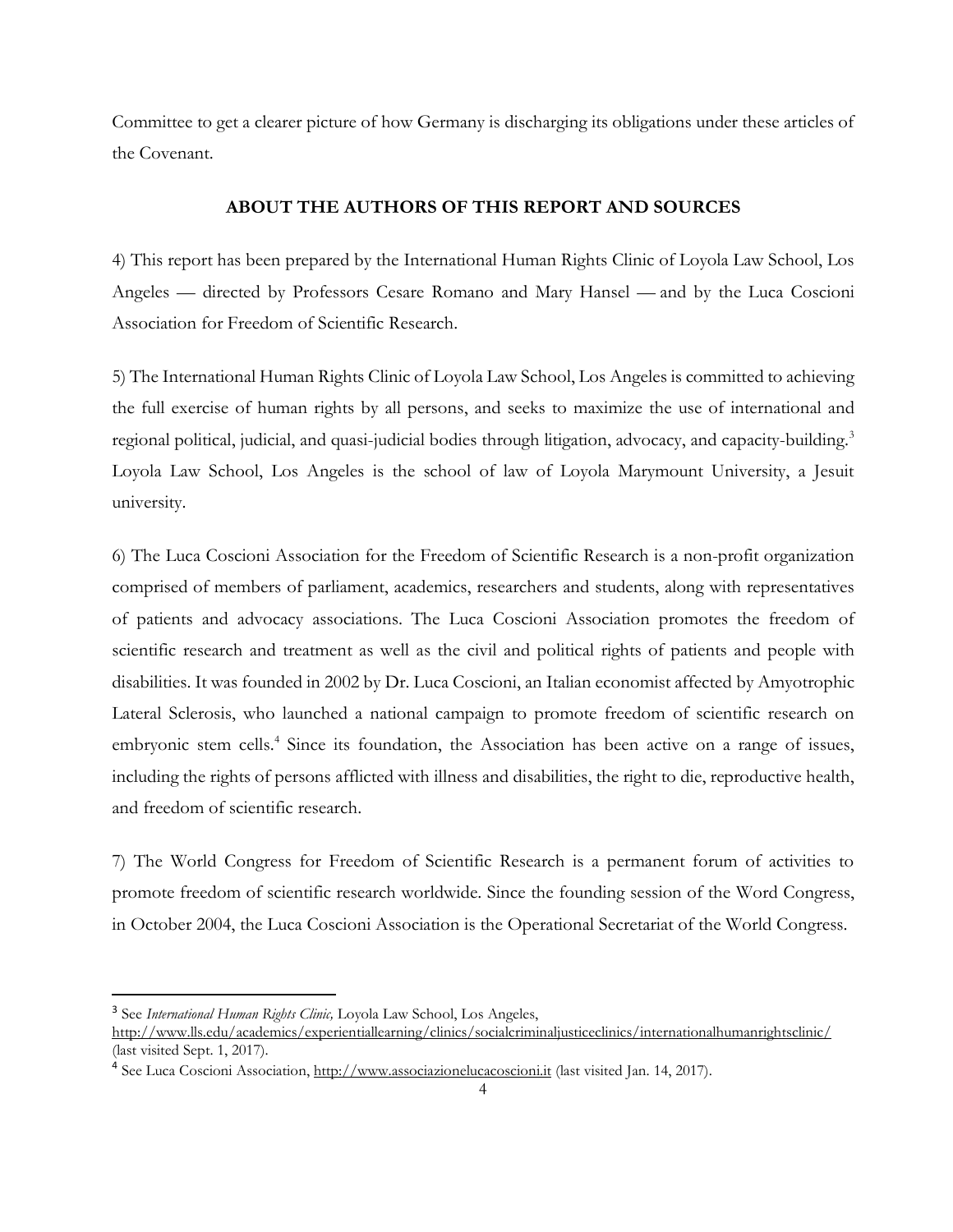8) The Research and Self Determination Index is one of the main projects of the World Congress for Freedom of Scientific Research.<sup>5</sup> First published in 2014, the Index is a tool for comparative assessment of the degree to which researchers, health care professionals and patients enjoy the right to science around the globe. It measures key legal and regulatory indicators of the right to science in four areas: Assisted Reproduction Technologies (ART); research with human Embryonic Stem Cells (hESC); Endof-Life decisions; and Abortion and Contraception (A&C). For each indicator, points are allocated with highest score allotted to legal environments that recognize the right to science to the greatest degree.<sup>[6](#page-4-2)</sup> Currently, 46 countries are indexed. At least 80% of data are complete for these countries.

## **BACKGROUND**

<span id="page-4-0"></span>9) The Federal Republic of Germany (Germany) is a driving force of the world's economic and scientific progress. It is the second most populous nation of the European continent. It is one of the most developed and industrialized countries in Europe and in the world. The German economy is the fifth largest economy in the world in Parity of Purchasing Power terms and Europe's largest.<sup>[7](#page-4-3)</sup> In 2014, UNESCO reported Germany spent 2.869% of GDP (about 111 billion USD) on Research and Development (R&D), which put it amongst the top countries in the world in terms of R&D investment.<sup>[8](#page-4-4)</sup> But this is nothing new. Traditionally, R&D investment has been an integral part of the country's economy. Historically, Germany has been one of the driving forces in the world's development of science and technology. Over the past two centuries, Germany has been the home of some of the most prominent researchers in many natural science disciplines, such as physics, mathematics, chemistry, biology and engineering, as well as in humanities. Before World War II, Germany generated more Nobel laureates in scientific fields than any other country.

10) However, despite its scientific and technological prowess, Germany is still falling short of its obligations under the Covenant. Indeed, the Research and Self Determination Index of the World

<span id="page-4-1"></span> <sup>5</sup> See *Research and Self Determination Index*, World Congress for Freedom of Scientific Research, <http://www.freedomofresearch.org/research-and-self-determination-index> (last visited Sept. 1, 2017).

<span id="page-4-2"></span><sup>6</sup> *See id.* ("If data are not available, the answer is not included in the calculation.").

<span id="page-4-3"></span><sup>7</sup> See *The World Factbook,* Central Intelligence Agency[, https://www.cia.gov/library/publications/the-world](https://www.cia.gov/library/publications/the-world-factbook/geos/print_gm.html)[factbook/geos/print\\_gm.html](https://www.cia.gov/library/publications/the-world-factbook/geos/print_gm.html) (last visited Aug. 30, 2017).

<span id="page-4-4"></span><sup>8</sup> *Research and development expenditure (% of GDP)*, United Nations Educational, Scientific, and Cultural Organization (UNESCO), Institute for Statistics,

<http://data.worldbank.org/indicator/GB.XPD.RSDV.GD.ZS?locations=DE> (last visited Aug. 30, 2017).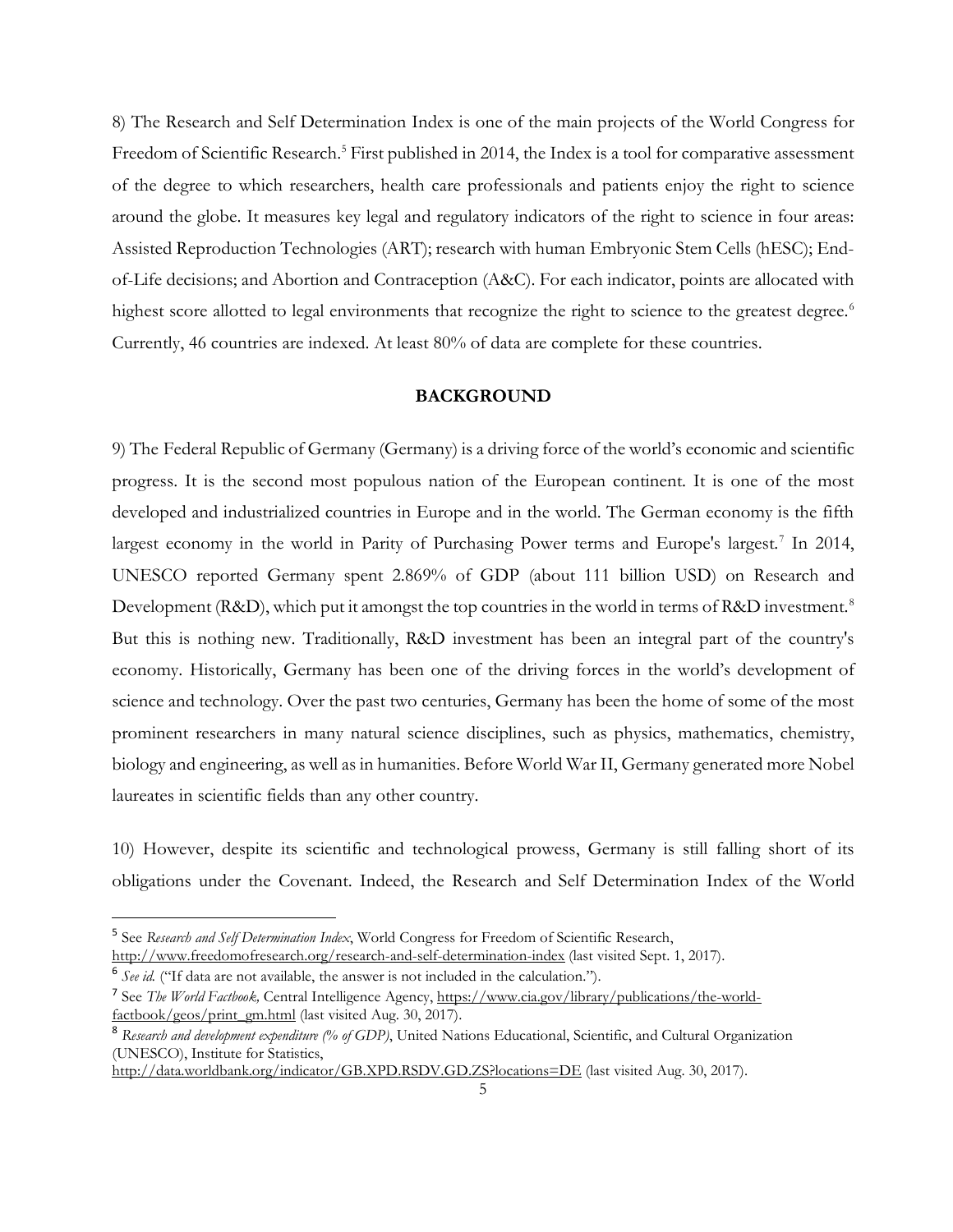Congress for Freedom of Scientific Research, ranks Germany only 25th (out of 46 states ranked), with a score of only 109 points out of a possible total of 194*.* [9](#page-5-2)

## **RESEARCH WITH HUMAN EMBRYONIC STEM CELLS (HESC)**

## <span id="page-5-1"></span><span id="page-5-0"></span>**Research with human embryonic stem cells (hESC) in Germany**

11) Germany scores abysmally low on research with human embryonic stem cells (hESC), with 0 out of  $20$  points.<sup>10</sup> Indeed, it has some of the most restrictive laws on the matter in Europe.<sup>11</sup>

12) The Embryo Protection Act (*Embryonenschutzgesetz*), which came into force on 1 January 1991, is the key legislation regulating both research with human embryonic stem cells (hESC) and Assisted Reproductive Technology (ART) in Germany[.12](#page-5-5) The Act prohibits the creation of a human embryo "for any purpose other than the bringing about of a pregnancy."[13](#page-5-6) Paragraph 1, entitled "Abuse of Reproductive Techniques", mandates sentencing up to three years and a fine for anyone who: 1) donates an unfertilized oocyte (egg); 2) fertilizes an oocyte for purposes other than achieving pregnancy of the woman from whom the oocyte originates; 3) transfers more than three embryos to a woman during the same In-Vitro Fertilization (IVF) cycle; 4) fertilizes more than three oocytes by gamete intrafallopian transfer within one cycle; 5) fertilizes more oocytes than those that will be transferred in an IVF cycle (prohibition of production of surplus embryos); 6) donates an embryo to another woman; 7) or attempts or carries out surrogacy (maternity for another woman). For (1) through (6), the mere

<span id="page-5-2"></span> <sup>9</sup> See *Germany, Research and Self Determination Index*, World Congress for Freedom of Scientific Research, <http://www.freedomofresearch.org/country/de/germany> (last visited Aug. 30, 2017).

<span id="page-5-3"></span> $10 \, \text{Id}$ 

<span id="page-5-4"></span><sup>11</sup> See *infra*, para. 12-13.

<span id="page-5-5"></span><sup>12</sup> Embryonenschutzgesetz vom 13. Dezember 1990 (BGBl. I S. 2746), das zuletzt durch Artikel 1 des Gesetzes vom 21. November 2011 (BGBl. I S. 2228) geändert worden ist [Act for the Protection of Embryos (The Embryo Protection Act), Federal Law Gazette I 2746 (Dec. 13, 1990), Article 1 amended in Federal Law Gazette I 2228 (Nov. 21, 2011). Available at[: https://www.gesetze-im-internet.de/eschg/BJNR027460990.html](https://www.gesetze-im-internet.de/eschg/BJNR027460990.html) (last visited Aug. 30, 2017). The human embryo is also protected under the German Constitution (*Grundgesetz*). The Constitution states that "human dignity is inviolable" and that "everyone has the right to life and inviolability of his person." (Art. 1.1). Nonetheless, it also states that freedom to pursue science and research is protected (Art. 5.3). Basic Law for the Federal Republic of Germany, as last amended Dec. 23, 2014, available in English at<https://www.btg-bestellservice.de/pdf/80201000.pdf> (last visited Aug. 30, 2017).

<span id="page-5-6"></span><sup>13</sup> Embryonenschutzgesetz, ¶ 2.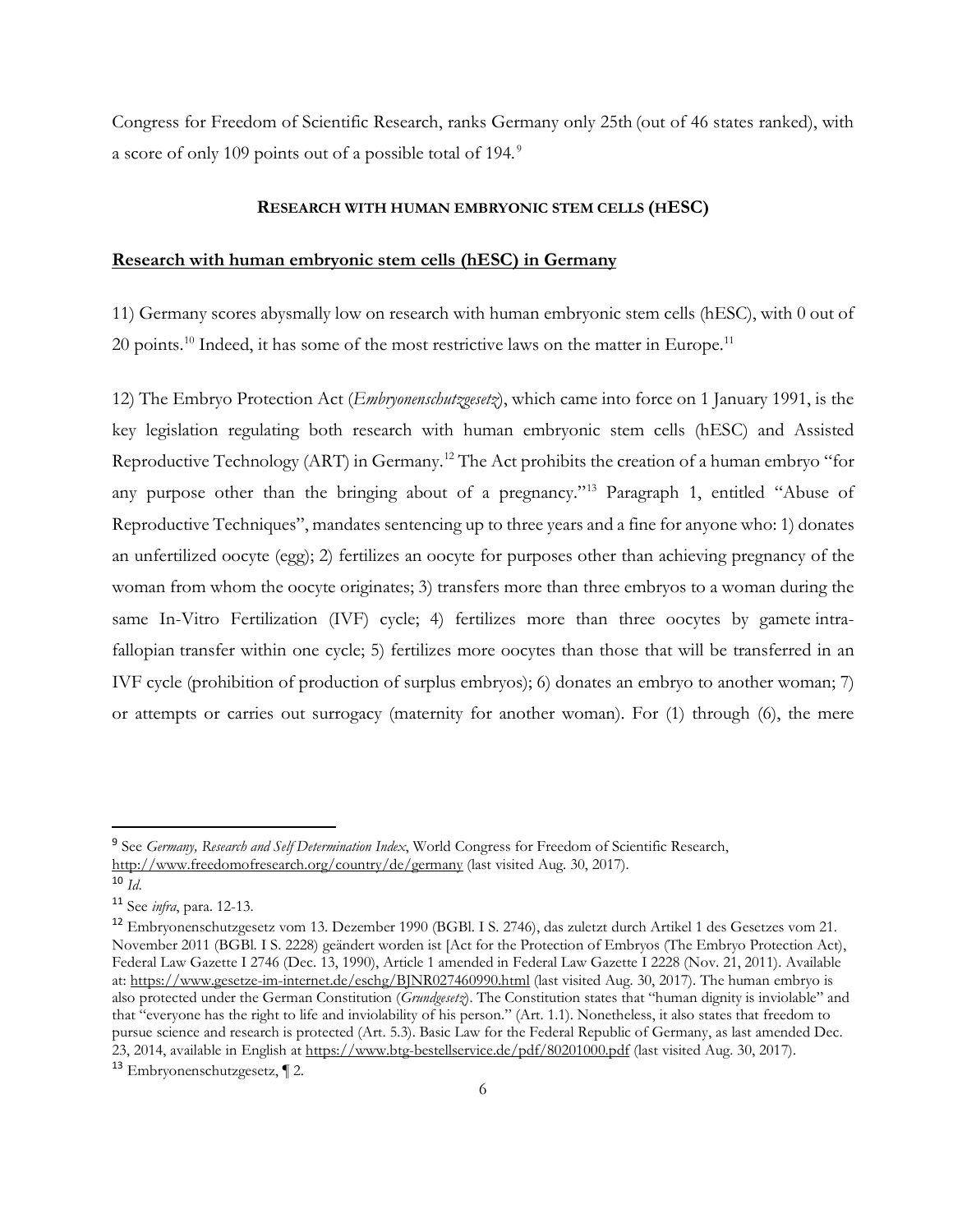attempt is punishable, too.<sup>[14](#page-6-0)</sup> However, the woman is not punishable in the case of  $(1)$ ,  $(2)$  and  $(6)$ , while the surrogate mother is not punishable for (7), if she takes responsibility of the child in the long term.<sup>[15](#page-6-1)</sup>

13) The same "three-year-plus-fine" punishment applies also to anyone who causes to develop, sell, acquire or use a human embryo produced extra-corporeally (e.g. *in vitro*), or removed from the womb before the end of its implantation in the uterus, or attempts to do so.<sup>[16](#page-6-2)</sup> In sum, the Act bans the creation and use of human embryos for anything but to achieve pregnancy of the woman from whom the oocyte came and bars any research on them.

14) It should be stressed that the definition of embryo by the Embryo Protection Act is not the scientific definition and it is much more restrictive than the practice of the majority of states where human embryo and ART research are carried out. The Act applies to fertilized eggs just 24 hours after fertilization.<sup>[17](#page-6-3)</sup> However, scientifically there is no embryo until 10-12 days after fertilization, not just 24 hours.<sup>[18](#page-6-4)</sup> Numerous states have acknowledged this scientific fact when regulating research on embryos.<sup>[19](#page-6-5)</sup> To date, Canada, the United States, Iceland, the United Kingdom, Spain, Sweden, Denmark, Netherlands, Slovenia, Switzerland,<sup>20</sup> China, India, Japan, South Korea, Singapore, Australia, and New Zealand allow research on zygotes, blastocysts and even embryos up to the  $14<sup>th</sup>$  day after fertilization.<sup>[21](#page-6-7)</sup>

15) The "14<sup>th</sup> day rule" was adopted about 30 years ago as an acceptable compromise between those who believe "human life" begins at fertilization, and those who believe the early stages of development do not yet constitute a "human life."<sup>[22](#page-6-8)</sup> Since then, it is widely considered to be an acceptable balance

<span id="page-6-0"></span> $14$  Id., ¶ 1.4.

<span id="page-6-1"></span> $15$  Id.,  $\P$  1.3.

<span id="page-6-2"></span> $16$  Id.,  $\P$  2.

<span id="page-6-3"></span><sup>&</sup>lt;sup>17</sup> Id.,  $\parallel$  8.2. ("In the first twenty-four hours after the nuclear fusion, the fertilized human egg is considered viable, unless it is established before the end of this period that it cannot develop beyond the single stage.").

<span id="page-6-4"></span><sup>18</sup> Haywood L. Brown, *Stages of Development of the Fetus,* Merk Manual, [https://www.merckmanuals.com/home/women-s](https://www.merckmanuals.com/home/women-s-health-issues/normal-pregnancy/stages-of-development-of-the-fetus)[health-issues/normal-pregnancy/stages-of-development-of-the-fetus](https://www.merckmanuals.com/home/women-s-health-issues/normal-pregnancy/stages-of-development-of-the-fetus) (last visited Mar. 7 2017).

<span id="page-6-5"></span><sup>19</sup> Insoo Hyun, Amy Wilkerson & Josephine Johnston, *Embryology Policy: Revisit the 14-day Rule*, NATURE, (May 4, 2016), <http://www.nature.com/news/embryology-policy-revisit-the-14-day-rule-1.19838> (last visited 7 March 2017) (explaining that these states have either codified the 14-day rule into law or have specified it in scientific guidelines).

<span id="page-6-6"></span><sup>20</sup> Marc Kaplan, *Call to Re-Examine "14 Day Rule" Limiting In-Vitro Human Embryo Research*, Case Western Reserve University of Medicine (May 4, 2016), [http://casemed.case.edu/cwrumed360/news-releases/release.cfm?news\\_id=302](http://casemed.case.edu/cwrumed360/news-releases/release.cfm?news_id=302) (last visited Sept. 1, 2017) (stating that Switzerland restricts human-embryo research at seven days).

<span id="page-6-7"></span><sup>&</sup>lt;sup>21</sup> See id. (explaining that the "14-day rule" limits in vitro human-embryo research to the period before "the earliest point at which an embryo's biological individuation is assured).

<span id="page-6-8"></span><sup>22</sup> *Id*.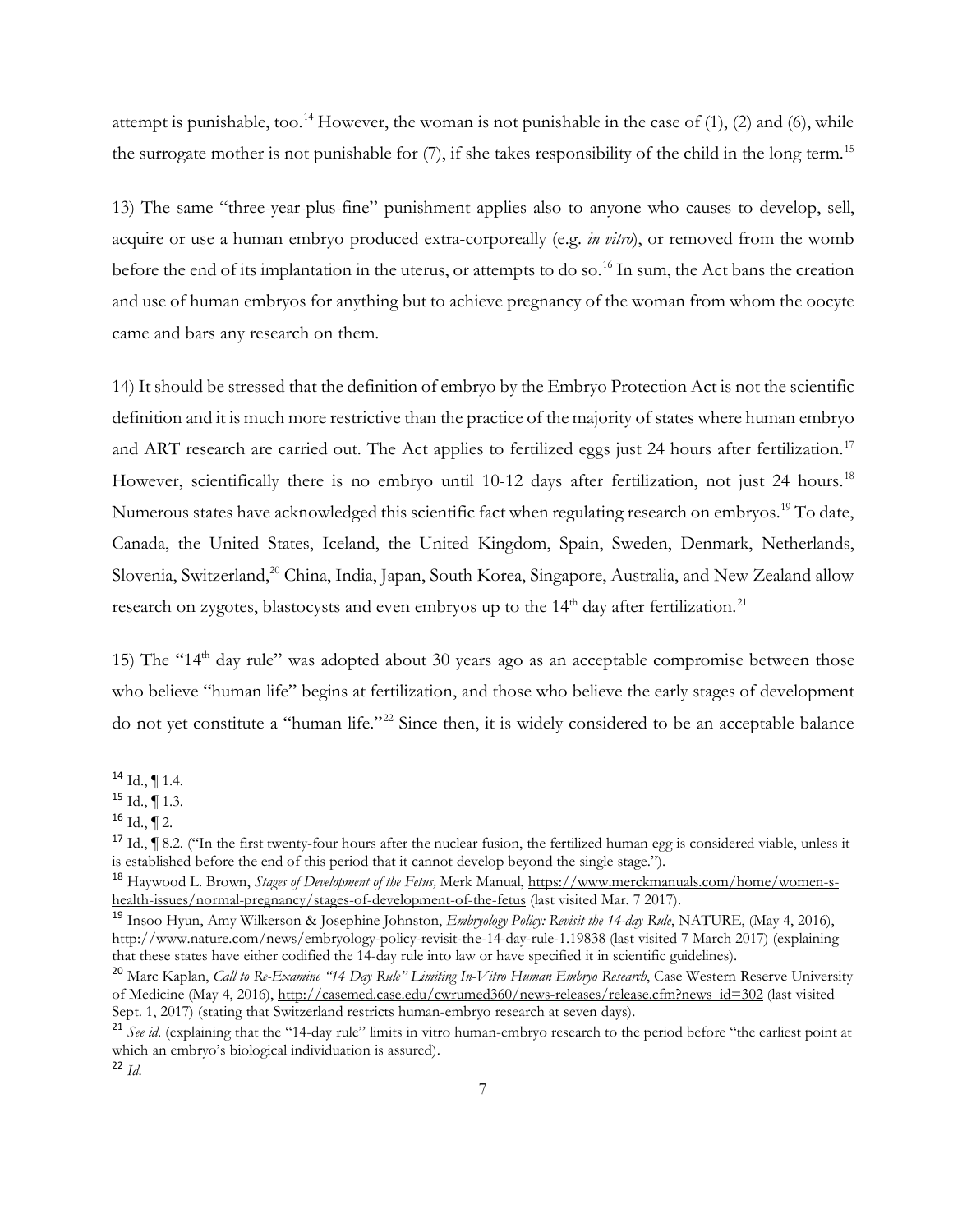between the moral imperatives of religious beliefs and the need to advance science.<sup>[23](#page-7-0)</sup> Moreover, recent developments have raised the question of further extending the possibility of researching on embryos beyond 14 days. Until 2016, culturing human embryos in-vitro had never gone beyond nine-days.<sup>[24](#page-7-1)</sup> In 2016, human embryos were sustained in-vitro for 12-13 days.<sup>[25](#page-7-2)</sup>

16) The Act covers both embryos and stem cells (a.k.a. totipotent cells) derived from embryos.<sup>[26](#page-7-3)</sup> A stem cell is an undifferentiated cell of a multicellular organism that is capable of giving rise to indefinitely more cells of the same type, and from which certain other kinds of cells arise by differentiation.<sup>[27](#page-7-4)</sup> Scientists primarily work with two kinds of stem cells: embryonic stem cells (i.e. stem cells produced from embryos) and non-embryonic "somatic" or "adult" stem cells.<sup>[28](#page-7-5)</sup>

17) "Embryonic stem cells," as their name suggests, derive from embryos. They are "formed during the blastocyst phase of embryological development."[29](#page-7-6) It must be stressed: stem cells used for research do *not* come from eggs fertilized that have been transferred in a woman's body.<sup>[30](#page-7-7)</sup> The vast majority of stem cells used in research come from embryos that were developed via IVF (surplus embryos or embryos that are not viable enough to lead to pregnancy), and then were donated to research with the informed consent of the donor(s).  $31$ 

<span id="page-7-0"></span> <sup>23</sup> John Harris, *It's time to Extend the 14-day Limit for Embryo Research*, The Guardian (May 6, 2016),

<https://www.theguardian.com/commentisfree/2016/may/06/extend-14-day-limit-embryo-research> (last visited Mar. 7, 2017).

<span id="page-7-1"></span><sup>24</sup> *Id*.

<span id="page-7-2"></span><sup>25</sup> Kaplan, *supra* note 20.

<span id="page-7-3"></span><sup>26</sup> Embryonenschutzgesetz, *supra* note 12. Under Paragraph 8.1, the embryo is defined as "the fertilized, developable human egg from the time of the nuclear fusion, as well as any totipotent cell taken from an embryo, which is able to divide and develop into an individual in the presence of the necessary additional prerequisites." Under Para 8.3 "germline cells in the sense of this law are all cells which lead in a cell line from the fertilized egg to the egg and sperm cells of the human being which originates from it, and the ovum from the introduction or penetration of the sperm cell up to the spermatozoa of the core fusion."

<span id="page-7-4"></span><sup>27</sup> *Stem Cells Basics I*, National Institute of Health (2016),<https://stemcells.nih.gov/info/basics/1.htm> (last visited Mar. 7, 2017).

<span id="page-7-5"></span><sup>28</sup> *Id*.

<span id="page-7-6"></span><sup>29</sup> Harris*, supra* note 23.

<span id="page-7-7"></span><sup>30</sup> *Stem Cell Basics I*, *supra* note 27.

<span id="page-7-8"></span><sup>31</sup> Kerstin Bjuresten & Outi Hovatta, *Donation of Embryos for Stem Cell Research — How Many Couples Consent?, 18* Hum. Reprod. 6, 1353-1355 (2003), https://academic.oup.com/humrep/article/18/6/1353/2913611/Donation-of-embryos-forstem-cell-research-how (last visited Mar. 7, 2017).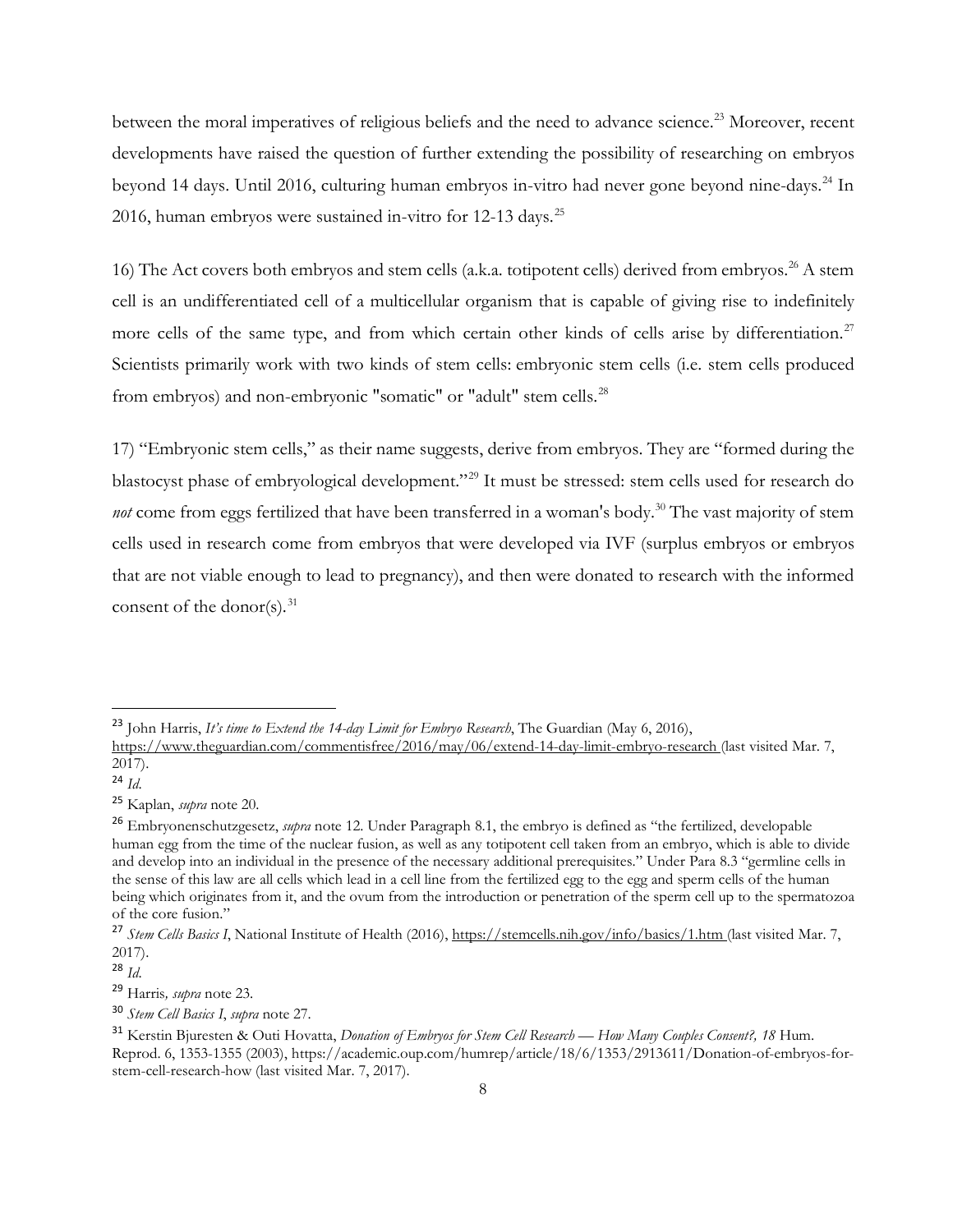18) An "adult stem cell" is an "[u]ndifferentiated cell, found among differentiated cells in a tissue or organ. The adult stem cell can renew itself and can differentiate to yield some or all of the major specialized cell types of the tissue or organ."<sup>[32](#page-8-0)</sup> These type of stem cells can be found in many organs and tissues, including the brain, bone marrow, peripheral blood, blood vessels, skeletal muscle, skin, teeth, heart, gut, liver, ovarian epithelium, and testis.<sup>[33](#page-8-1)</sup>

19) However, the number of adult stem cells in each tissue is very small.<sup>34</sup> Besides, once removed from the body, their capacity to divide is limited, making the generation of large quantities of stem cells difficult.<sup>[35](#page-8-3)</sup> For this reason, "scientists in many laboratories are trying to find better ways to grow large quantities of adult stem cells in cell culture and to manipulate them to generate specific cell types so they can be used to treat injury or disease."[36](#page-8-4) Research on stem cell lines derived from human embryos is significantly more efficient and faster than the one on adult stem cells.<sup>[37](#page-8-5)</sup> Research on human stem cells is believed to be the key to cure many diseases that cause suffering and eventually kill millions each year, such as Alzheimer's, Parkinson's diseases as well as diabetes, and heart disease.<sup>[38](#page-8-6)</sup>

20) In Germany, because of the Embryo Protection Act, the derivation of new hESC lines from supernumerary IVF embryos (i.e. embryos produced during IVF that were not implanted), and for somatic cell nuclear transfer (SCNT), is prohibited. The derivation of new hESC through Somatic Cell Nuclear Transfer (SCNT) using non-human animal eggs is prohibited, too.<sup>39</sup> The rationale for these

- <span id="page-8-1"></span><sup>33</sup> *Id*.
- <span id="page-8-2"></span><sup>34</sup> *Id*.
- <span id="page-8-3"></span><sup>35</sup> *Id.*
- <span id="page-8-4"></span><sup>36</sup> *Id*.

<span id="page-8-0"></span> <sup>32</sup> *Id*.

<span id="page-8-5"></span><sup>37</sup> Harris, *supra* note 23.

<span id="page-8-6"></span><sup>38</sup> *Stem Cell Basics I*, *supra* note 27.

<span id="page-8-7"></span><sup>&</sup>lt;sup>39</sup> In genetics and developmental biology, Somatic Cell Nuclear Transfer (SCNT) is a laboratory technique for creating an ovum with a donor nucleus. It can be used in embryonic stem cell research, or in regenerative medicine where it is sometimes referred to as "therapeutic cloning." Whether the Embryo Protection Act also prohibits "therapeutic cloning" or whether there is a regulatory gap is subject of a controversial debate amongst legal experts. Heike Trappe, *Assisted Reproductive Technologies in Germany: A Review of the Current Situation*, *IN Childlessness in Europe: Contexts, Causes, and Consequences* 269-288 (Michaela Kryenfeld and Dirk Konietzka ed., Springer, 2007).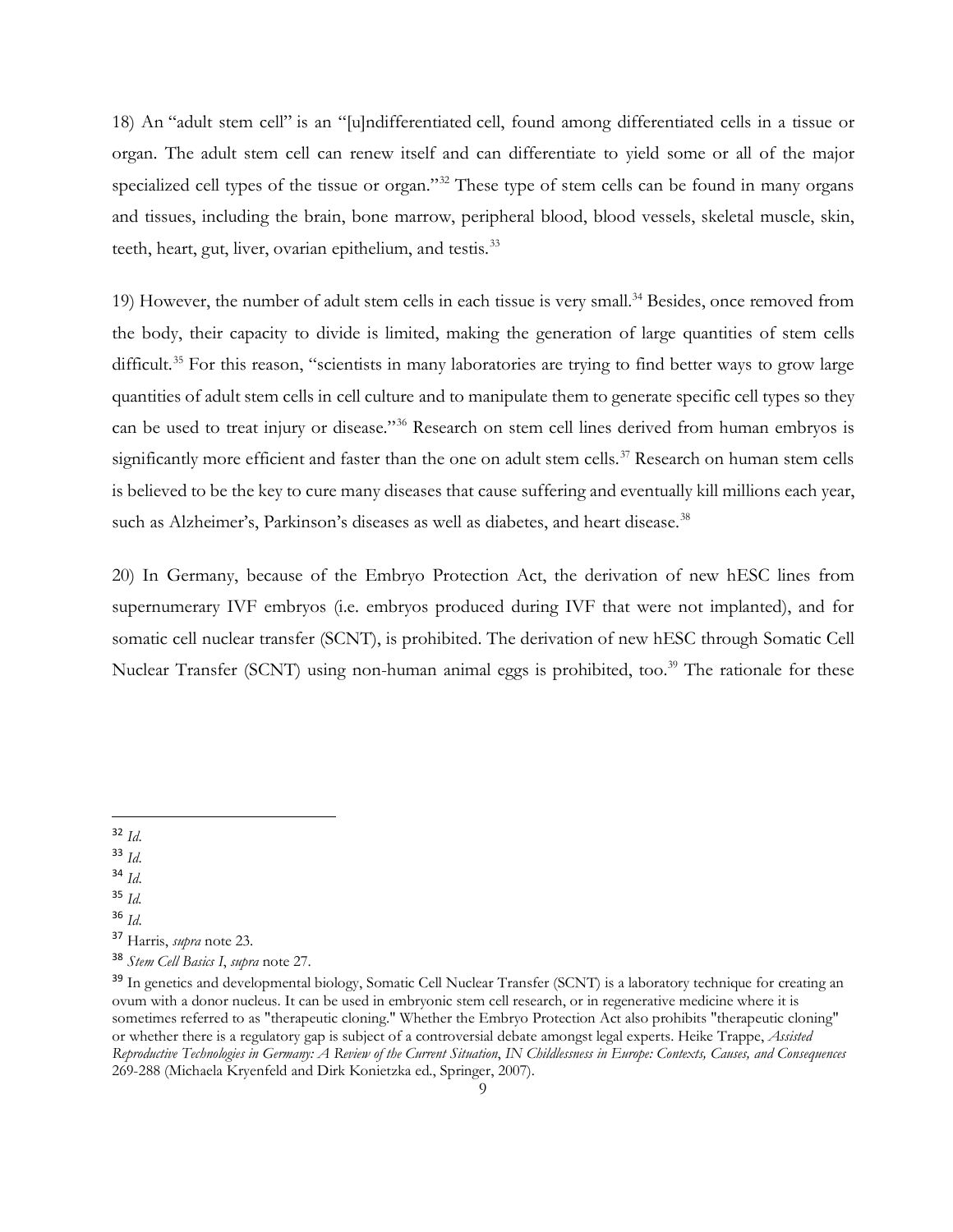prohibitions is that the creation of embryonic stem cell lines requires the destruction of at least an embryo (but in practice more, as the creation of stem cell lines is still not efficient).<sup>[40](#page-9-0)</sup>

21) Since German scientists are very active on stem cell research but cannot produce stem cell lines from human embryos in Germany, they have to import them. That raises an unresolved logical and ethical dilemma, since the purpose of the prohibition to create human stem cell lines is to protect the sanctity of the life of the embryo. Seemingly, to the German legislator, life is less sacred when it has been created abroad.

22) In Germany, importing embryonic stem cells is regulated by the Stem Cell Act (*Stammzellgesetz*), of 28 June 2002.<sup>[41](#page-9-1)</sup> According to the Stem Cell Act, importing and utilizing cells stem cells is admissible but only if they have been "derived before 1 January 2002 in the country of origin in accordance with relevant national legislation there;" and the embryos from which they were derived "have been produced by medically-assisted in vitro fertilization in order to induce pregnancy."<sup>42</sup> Moreover, they must "definitely no longer (be) used for this purpose.["43](#page-9-3) Apart from these stipulations, the Act also lays down that "no compensation or other benefit in money's worth may have been granted or promised" for the donation of these embryos.<sup>44</sup> Research activities involving stem cells must serve "eminent research aims" and must "have been clarified as far as possible through in vitro models using animal cells or through animal experiments."[45](#page-9-5) Lastly, there must be scientific reasons to believe that "the scientific knowledge to be obtained from the research project concerned cannot be expected to be gained by using cells other than embryonic stem cells.["46](#page-9-6)

<span id="page-9-0"></span> <sup>40</sup> Thomas Douglas & Julian Savulescu, *Destroying Unwanted Embryos in Research. Talking Point in Morality and Human Embryo Research*, 10 *EMBO Reports* 4 (2009)[, https://www.ncbi.nlm.nih.gov/pmc/articles/PMC2672894/](https://www.ncbi.nlm.nih.gov/pmc/articles/PMC2672894/) (last visited Mar. 7, 2017).

<span id="page-9-1"></span><sup>41</sup> *Stammzellgesetz vom 28. Juni 2002 (BGBl. I S. 2277), das zuletzt durch Artikel 50 des Gesetzes vom 29. März 2017 (BGBl. I S. 626) geändert worden ist* [Stem Cell Law of 28 June 2002 (Federal Law Gazette I, p. 2277), amended by Article 50 of the Law of 29 March 2017 (Federal Law Gazette I, p. 626]. English text available at: [http://www.ieb](http://www.ieb-eib.org/en/pdf/stammzellgesetz-stzg-28122002.pdf)[eib.org/en/pdf/stammzellgesetz-stzg-28122002.pdf](http://www.ieb-eib.org/en/pdf/stammzellgesetz-stzg-28122002.pdf) (last visited Aug. 30, 2017).

<span id="page-9-2"></span><sup>42</sup> *Id*. at section 4.2

<span id="page-9-3"></span><sup>43</sup> *Id*.

<span id="page-9-4"></span><sup>44</sup> *Id*.

<span id="page-9-5"></span><sup>45</sup> *Stammzellgesetz vom 28*, section 5.2

<span id="page-9-6"></span><sup>46</sup> *Id*.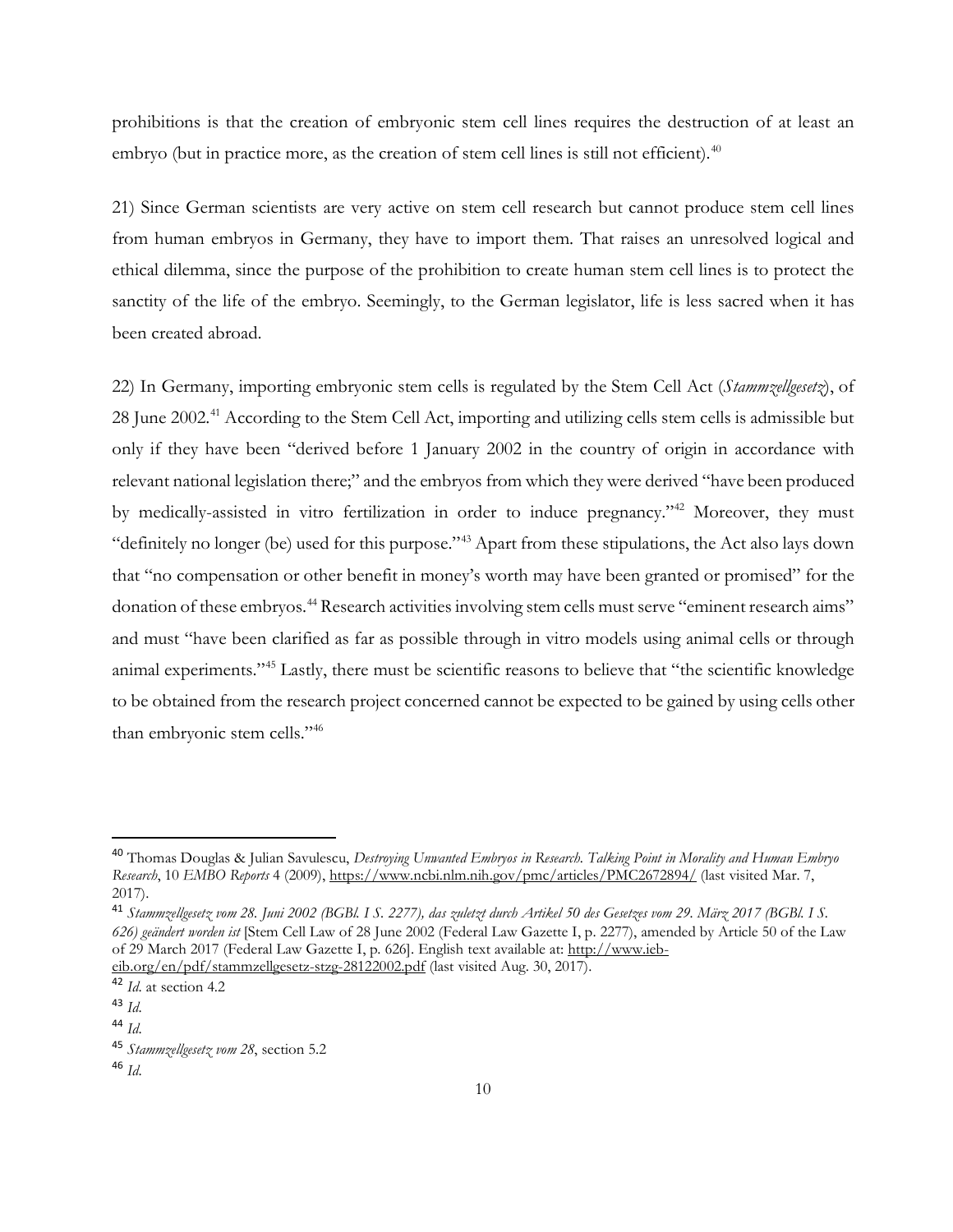23) After long controversial discussions, the Parliament of the Federal Republic of Germany voted in favor of amending the German Stem Cell Act on 11 April 2008.<sup>[47](#page-10-0)</sup> In the process, they agreed to postpone the cut-off date for importing embryonic stem cells from 1 January 2002 to 1 May 2007.<sup>[48](#page-10-1)</sup>

24) Still, because of this restrictive regulation, German researchers face significant problems. Any applications to import stem cell lines for research must be approved by the Central Ethics Commission for Stem Cell Research (*Zentrale Ethik-Kommission für Stammzellenforschung — ZES*), which comprises scientists, physicians and experts in ethics.<sup>[49](#page-10-2)</sup> The German National Ethics Council (*Geschäftsselle des Nationalen Ethikrat*), set up in 2007, advises and issues opinions to the government and public alike on scientific and medical issues that concern society and human health.<sup>[50](#page-10-3)</sup>

25) Patenting research processes and research findings involving embryonic stem cells is also problematic. In 1999, Bonn-based Professor Oliver Brüstle was granted the patent for developing human embryos from neural stem cells. The environmental NGO Greenpeace brought an action against this patent maintaining that it contravened public order and common decency as it involved the destruction of the embryos required. On 5 December 2006, the Federal Patent Court declared the 1999 patent partially null and void on the grounds of the contravention of public order and with reference to the Embryo Protection Act and the Stem Cell Act.<sup>51</sup>

26) In the course of the subsequent appeal proceedings, the Federal Court of Justice (*Bundesgerichtshof*) referred the case to the Court of Justice of the European Union (CJEU) to clarify several fundamental questions.<sup>[52](#page-10-5)</sup> On 18 October 2011, the CJEU ruled that the use of human stem cells obtained from embryos remains "not patentable" in Germany.<sup>[53](#page-10-6)</sup> However, the use of embryonic stem cells as such does not constitute a use of embryos, as stem cells do not possess the ability to initiate the process of

<span id="page-10-0"></span> <sup>47</sup> German Parliament, German Stem Cell Act, BT-Drucksache 16/7981, (2008),

<http://dip21.bundestag.de/dip21/btd/16/079/1607981.pdf> (last visited Aug. 30, 2017).

<span id="page-10-1"></span><sup>48</sup> *Id*., Art. 1.

<span id="page-10-2"></span><sup>49</sup> *Central Ethics Committee for Stem Cell Research*, Robert Koch Institut,

<span id="page-10-3"></span>[http://www.rki.de/EN/Content/Institute/Committees/StemCell/StemCell\\_node\\_en.html](http://www.rki.de/EN/Content/Institute/Committees/StemCell/StemCell_node_en.html) (last visited Aug. 30, 2017). 50 German Ethics Council, [http://www.ethikrat.org/welcome?set\\_language=en](http://www.ethikrat.org/welcome?set_language=en) (last visited Aug. 30, 2017).

<span id="page-10-4"></span><sup>51</sup> *Greenpeace v. Oliver Brüstle*, Bundespatentgericht [BPatG] [Federal Patent Court] Dec. 5, 2006, Deutsche Vereinigung für gewerblichen Rechtsschutz und Urheberrecht [GRUR] 2007, 1049 (Ger.).

<span id="page-10-5"></span><sup>52</sup> Case C-34/10, Oliver Brüstle v. Greenpeace e.V., 2011 E.C.R. I-9849.

<span id="page-10-6"></span><sup>53</sup> *Id.*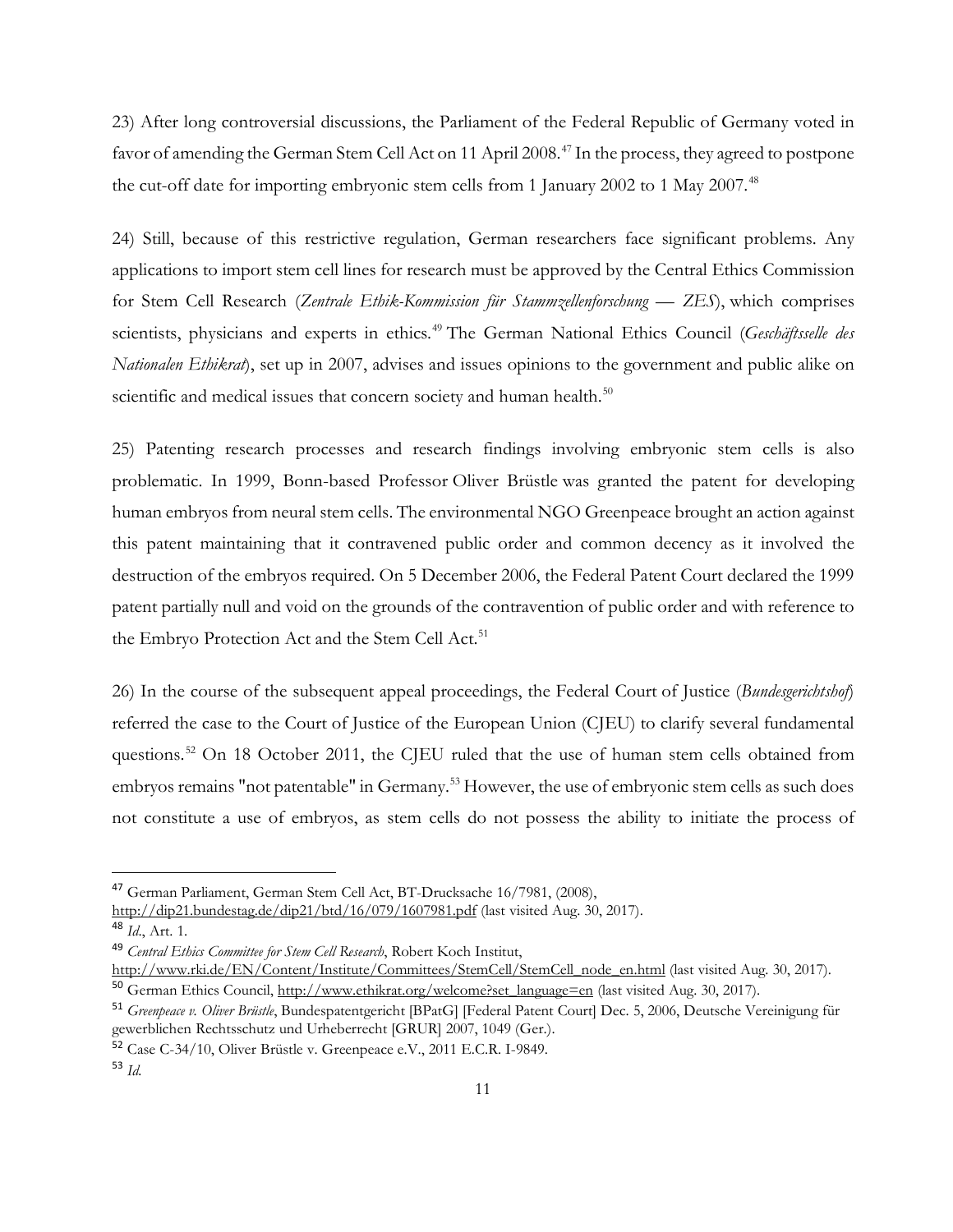development into a human being.<sup>[54](#page-11-1)</sup> Patents on the basis of embryonic stem cells are therefore entirely possible if the cell lines used for their production have been obtained without the destruction of an embryo. Hence, procedures that include the use of cell lines obtained from embryos that are no longer viable are also patentable.

27) The CJEU decision was implemented into German national law on 27 November 2012.<sup>[55](#page-11-2)</sup> Bruïstle was initially granted the patent, but it was revoked by the European Patent Office on 11 April 2013 on the technicality that such methods of obtaining stem cells without harming or destroying the embryo were not yet public knowledge at the time when he applied for the patent.<sup>[56](#page-11-3)</sup>

## <span id="page-11-0"></span>**Analysis: Research with human embryonic stem cells (hESC) under the Covenant.**

28) It is difficult to reconcile Germany's complete ban on embryo research and the obstacles it puts on research with human embryonic stem cells (hESC) with the obligations it has under the Covenant. To wit, Article 15.1.b of the Covenant recites: "The States Parties to the present Covenant recognize the right of everyone … to enjoy the benefits of scientific progress and its applications." According to the Venice Statement, a document adopted in 2009 by a group of experts convened under the aegis of UNESCO, States have a duty "to respect the freedoms indispensable for scientific research and creative activity, such as freedom of thought, to hold opinions without interference, and to seek, receive, and impart information and idea of all kind."[57](#page-11-4)

30) Under Article 15.1.c of the Covenant, "The States Parties to the present Covenant recognize the right of everyone … [t]o benefit from the protection of the moral and material interests resulting from any scientific, literary or artistic production of which he is the author".

31) According to Article 15.2: "The steps to be taken by the States Parties to the present Covenant to achieve the full realization of this right shall include those necessary for the conservation, the

<span id="page-11-1"></span> <sup>54</sup> *Id.*

<span id="page-11-2"></span><sup>55</sup> Oliver Brüstle v. Greenpeace e.V., Bundesgerichtshof [BGH] [Federal Court of Justice] Nov. 27, 2012, Docket No. X ZR 58/07.

<span id="page-11-3"></span><sup>56</sup> Stem Cell Network North Rhine Westphalia, *Stem Cell Research Dossier*, German Reference Centre for Ethics (DRZE), http://www.drze.de/in-focus/stem-cell-research/laws-and-regulations?set\_language=en (last visited Sept. 3, 2017).

<span id="page-11-4"></span><sup>57</sup> UNESCO, *Venice Statement: The Right to Enjoy the Benefits of Scientific Progress and its Applications*, ¶ 14 (Jul. 16-17, 2009), [http://unesdoc.unesco.org/images/0018/001855/185558e.pdf.](http://unesdoc.unesco.org/images/0018/001855/185558e.pdf) (last visited Aug. 30, 2017).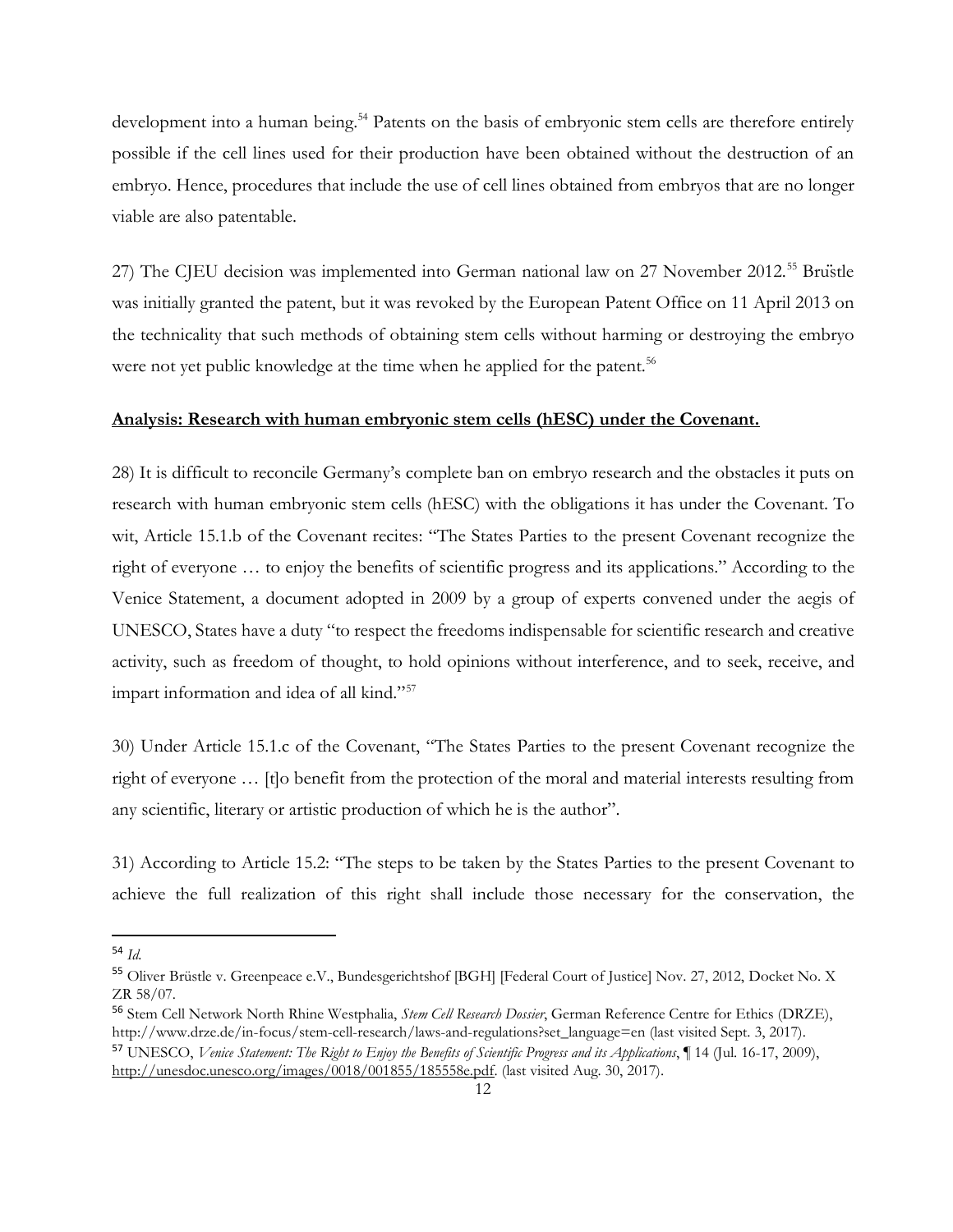development and the diffusion of science and culture." This general obligation implicitly contains several more specific obligations: first, "conservation of science includes retaining scientific discoveries as well as the data behind them, which must be preserved in a form that allows replication of those discoveries;"<sup>[58](#page-12-0)</sup> second, "development demands an explicit commitment to the development of science and technology for human benefit;"<sup>[59](#page-12-1)</sup> and third, "diffusion encompasses the dissemination of scientific knowledge and application both within the scientific community and in society at large."<sup>[60](#page-12-2)</sup>

32) Article 15.3 provides that: "[t]he States Parties to the present Covenant undertake to respect the freedom indispensable for scientific research and creative activity." The principle that scientific research must be free of constraints is also enshrined in the 2000 Charter of Fundamental Rights of the European Union,<sup>[61](#page-12-3)</sup> of which Germany is a member State. Also, Article 15 of the Convention of Oviedo for the Protection of Human Rights and Dignity of the Human Being with Regard to the Application of Biology and Medicine provides that: "[s]cientific research in the field of biology and medicine shall be carried out freely, subject to the provisions of this Convention and the other legal provisions ensuring the protection of the human being."<sup>[62](#page-12-4)</sup>

33) As Farida Shaheed, the Special Rapporteur in the Field of Cultural Rights, remarked: "Freedom of scientific research means ensuring that the scientific enterprise remains free of political and other interference, while guaranteeing the highest standards of ethical safeguards by scientific professions."[63](#page-12-5) Likewise, the Venice Statement emphasizes that freedom of inquiry is vital for advancing knowledge on a specific subject, procuring data and testing hypotheses for some practical purpose, as well as for

<span id="page-12-0"></span> <sup>58</sup> Margaret W. Vitullo & Jessica Wyndham, American Ass'n for the Advancement of Sci., Sci. and Human Rights Coal., *Defining the Right to Enjoy the Benefits of Scientific Progress and its Application: American Scientist's Perspective* 5 (2013), [http://www.aaas.org/sites/default/files/content\\_files/UNReportAAAS.pdf](http://www.aaas.org/sites/default/files/content_files/UNReportAAAS.pdf) (last visited Aug. 30, 2017).

<span id="page-12-1"></span><sup>59</sup> *Id.* at 4.

<span id="page-12-2"></span><sup>60</sup> *Id.* at 5.

<span id="page-12-3"></span><sup>61</sup> *Charter of Fundamental Rights of the European Union* at art. 13, 2000 O.J. art. 13 (C 364),

[http://www.europarl.europa.eu/charter/pdf/text\\_en.pdf.](http://www.europarl.europa.eu/charter/pdf/text_en.pdf) (last visited Aug. 30, 2017).

<span id="page-12-4"></span><sup>62</sup> Eur. Consult. Ass., *Convention of Oviedo for the Protection of Human Rights and Dignity of the Human Being with Regard to the Application of Biology and Medicine*, ETS Doc. No. 164, (1997)

[https://rm.coe.int/CoERMPublicCommonSearchServices/DisplayDCTMContent?documentId=090000168007cf98.](https://rm.coe.int/CoERMPublicCommonSearchServices/DisplayDCTMContent?documentId=090000168007cf98) (last visited Aug. 30, 2017).

<span id="page-12-5"></span><sup>63</sup> Farida Shaheed (Special Rapporteur on Cultural Rights), *The Right to Enjoy the Benefits of Scientific Progress and Its Applications*, U.N. Doc. A/HRC/20/26 (May 14, 2012)

[http://www.ohchr.org/Documents/HRBodies/HRCouncil/RegularSession/Session20/A-HRC-20-26\\_en.pdf.](http://www.ohchr.org/Documents/HRBodies/HRCouncil/RegularSession/Session20/A-HRC-20-26_en.pdf) (last visited Aug. 30, 2017).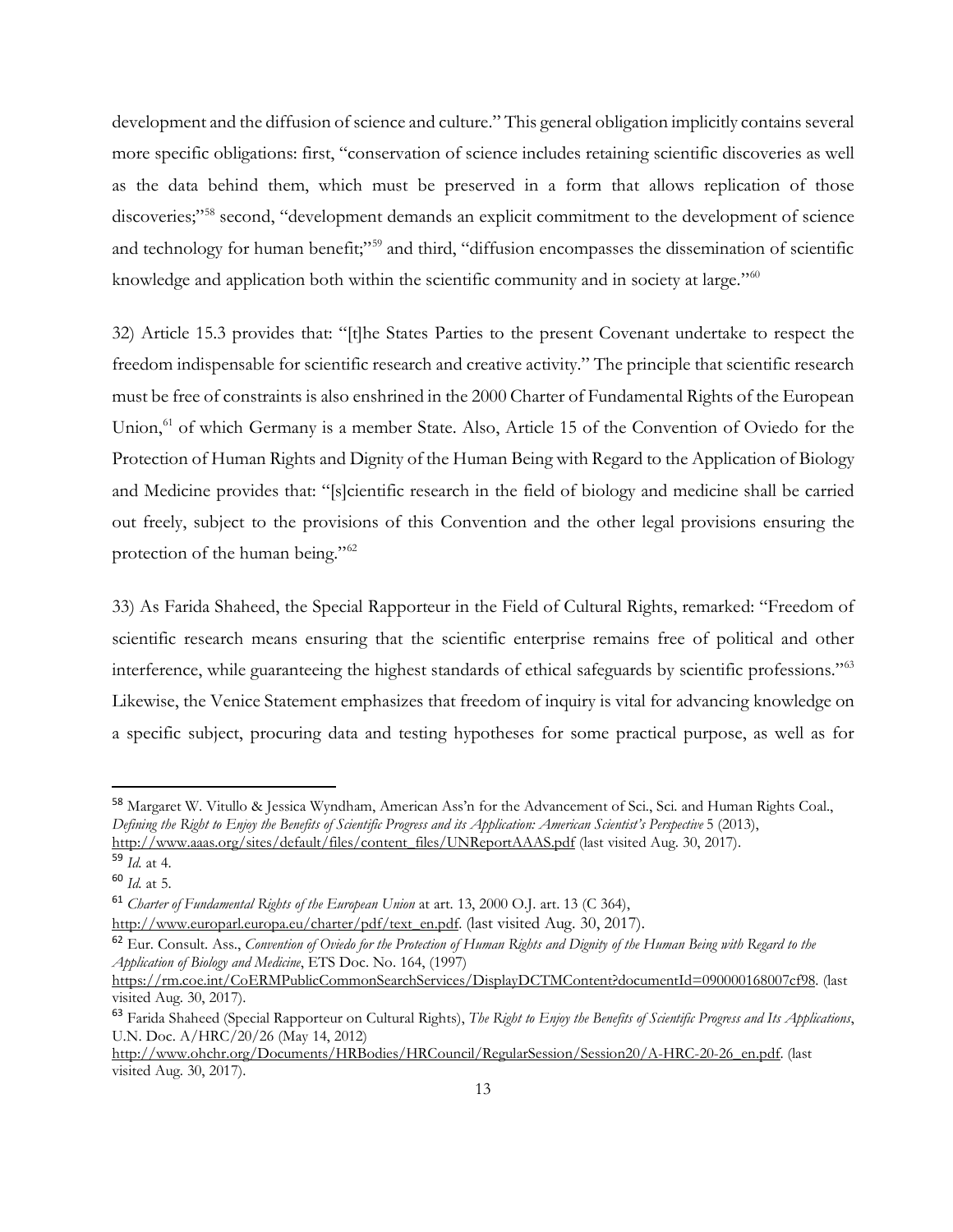promoting further scientific and cultural activity.<sup>[64](#page-13-0)</sup> In the preamble to its recommendation on the status of scientific researchers, UNESCO called for measures enabling scientists to work in a spirit of intellectual freedom to pursue, expound and defend the scientific truth as they see it, and to help define the aims and objectives of the programs they are engaged in and the methods adopted.

34) Finally, under Article 15.4: "The States Parties to the present Covenant recognize the benefits to be derived from the encouragement and development of international contacts and co-operation in the scientific and cultural fields".

35) Germany has one of the most restrictive laws on these matters in Europe.[65](#page-13-1) A majority of European States engaged in embryo and stem cell research have found a way to better balance the need to protect human life at its earliest stages with the right of everyone to benefit from scientific and technological progress and the right to health.<sup>[66](#page-13-2)</sup> German's attitude toward research on hESC is not only harmful for Germans, but also for the whole world, as Germany is one of the main driver of world's research and development in biotechnology.

<span id="page-13-0"></span> <sup>64</sup> UNESCO, *Venice Statement: The Right to Enjoy the Benefits of Scientific Progress and its Applications*, ¶ 8 (Jul. 16-7, 2009), [http://unesdoc.unesco.org/images/0018/001855/185558e.pdf.](http://unesdoc.unesco.org/images/0018/001855/185558e.pdf) (last visited Aug. 30, 2017)

<span id="page-13-1"></span><sup>65</sup> In Europe, only in Poland, Lithuania and Slovakia prohibit research with hESC is completely forbidden. Germany, Italy and Ireland allow it but only with imported hESC and under very strict circumstances. Jochen Taupitz, *Legal Aspects of Research with Human Embryonic Stem Cells*, 25 Eur. Rev. 121, 122 (2017).

<span id="page-13-2"></span><sup>66</sup> France, Spain, Portugal, the Netherlands, Denmark, Norway, Finland, Estonia, Slovenia, Hungary, Czech Republic and Greece allow research with supernumerary embryos and the derivation of hESC from supernumerary embryos. France modified its statute concerning stem cell research and now allows it under special circumstances. Loi 2013-715 tendant à modifier la loi 2011-814 du 7 juillet 2011 relative à la bioéthique en autorisant sous certaines conditions la recherche sur l'embryon et les cellules souches embryonnaires du 6 août 2013 [Law 2013-715 of August 6, 2013 to amend Law No. 2011- 814 of 7 July 2011 on bioethics by authorizing under certain conditions research on the embryo and embryonic stem cells], Journal Officiel de la République Française [J.O.] [Official Gazette of France], Aug. 6, 2013. The regulations in the United Kingdom, Belgium and Sweden are even more liberal. They allow the production of embryos for research purposes. The United Kingdom and Belgium allow the derivation of stem cells from embryos created by nuclear transfer, which in fact means therapeutic cloning (Eur. Grp. on Ethics in Sci. and New Techs. Opinion No. 15/2000, at 11). Recently, a new discussion started in the UK as a scientist asked for permission to create a hybrid embryo. R. Trips-Hebert, *Hybrid-Embryonen – Herausforderung für den Gesetzgeber?* [Hybrid Embryos – A Challenge for Legislators?], 42 Zeitschrift für Rechtspolitik [Journal of Legal Policy], at 80 (2009). Austria does not restrict the importation of HESC or their utilization at all. *Id.*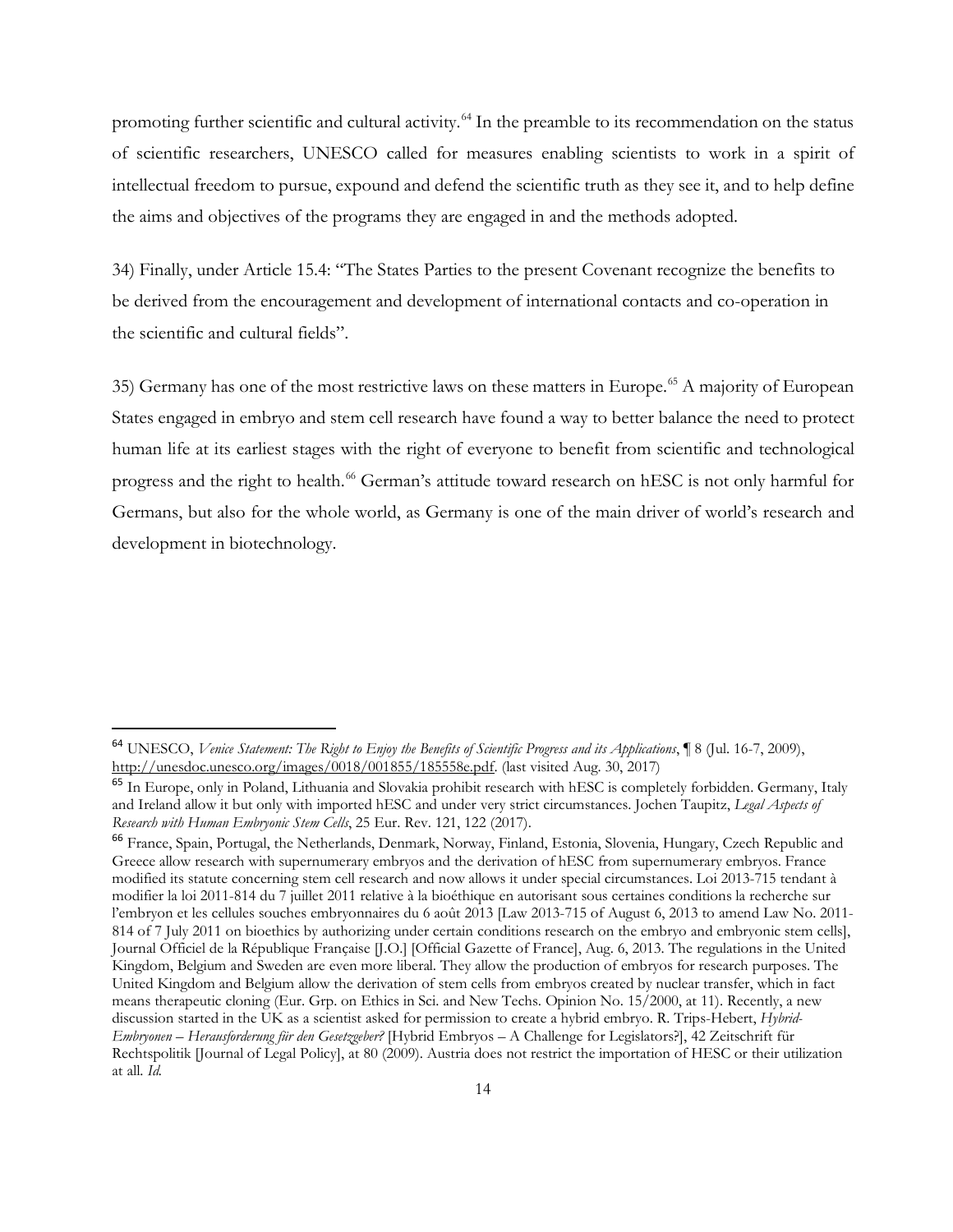#### **ASSISTED REPRODUCTION TECHNOLOGIES (ART)**

## <span id="page-14-1"></span><span id="page-14-0"></span>**ART in Germany**

36) Germany scores only 28 out of 56 points on Assisted Reproductive Technologies (ART) in the Research and Self Determination Index.<sup>[67](#page-14-2)</sup> In Germany, ART is excessively regulated. Surrogacy is prohibited, and only heterosexual, married, couples can benefit from this technology.<sup>68</sup>

37) In Vitro Fertilization (IVF) is a specific Assisted Reproductive Technology by which an egg is fertilized by sperm outside the body. The process involves monitoring and stimulating a woman's ovulation, removing one or more oocyte (*ovum/ova* – "egg/eggs") from the woman's ovaries, and then letting sperm fertilize them in a liquid in a vial (*in vitro* – "in glass") in a laboratory. The zygote (fertilized egg) is cultured for 2–6 days in a growth medium and is then implanted in the same, or another woman's uterus (in the case of surrogacy), with the intention of establishing a successful pregnancy.<sup>[69](#page-14-4)</sup>

38) Although IVF has been practiced in Germany since the early  $1980s$ ,<sup>[70](#page-14-5)</sup> the country still lacks a comprehensive law that regulates all aspects of aspects of ART. Several laws and regulations have a bearing on it, the most important of which is the above-mentioned Embryo Protection Act.<sup>[71](#page-14-6)</sup> For the sake of protecting the embryo, the Act severely limits ART. The Act limits the number of blastocysts (pre-embryos) that can be produced each IVF cycle. Only three blastocysts can be transferred to the woman's uterus each In-Vitro Fertilization treatment.<sup>[72](#page-14-7)</sup> Since there is a significant chance none could

<span id="page-14-3"></span><span id="page-14-2"></span> <sup>67</sup> *See* World Congress for Freedom of Scientific Research: Germany, *supra* note 9. <sup>68</sup> *Id*.

<span id="page-14-4"></span><sup>&</sup>lt;sup>69</sup> Mayo Foundation for Medical Education and Research, In vitro fertilization (IVF), [http://www.mayoclinic.org/tests](http://www.mayoclinic.org/tests-procedures/in-vitro-fertilization/basics/definition/prc-20018905)[procedures/in-vitro-fertilization/basics/definition/prc-20018905.](http://www.mayoclinic.org/tests-procedures/in-vitro-fertilization/basics/definition/prc-20018905) (last visited Aug. 30, 2017).

<span id="page-14-5"></span> $70$  The first "IVF baby" in Germany was born at the university hospital in Erlangen in spring of 1982. Berlin-Institut für Bevölkerung und Entwicklung [Berlin Institute for Population and Development], *Ungewollt kinderlos – Was kann die moderne Medizin gegen den Kindermangel in Deutschland tun?* [Involuntarily childless – What can be done by modern medicine against the shortage of children in Germany?], at 23 (2007).

<span id="page-14-6"></span><sup>71</sup> *Id*.

<span id="page-14-7"></span><sup>72</sup> See U. Riedel, *Vorgeschichte und Stand der Gesetzgebung* [Pre-history and state of legislation], *IN Reproduktionsmedizin im internationalen Vergleich – Wissenschaftlicher Sachstand, medizinische Versorgung und gesetzlicher Regelungsbedarf* 

<sup>[</sup>Reproductive medicine in international comparison – Scientific state of affairs, medical provision, and necessity for legal regulation] 11 (K. Diedrich, R. Felberbaum, G. Griesinger, H. Hepp, H. Kreß, and U. Riedel ed., Frankfurt: Friedrich-Ebert-Stiftung, ,2008). ("The core rule related to the realisation of these goals is the so-called 'rule of three': physicians are only allowed to fertilise the egg cells which will be transferred within a single treatment cycle, and the number of embryos which may be transferred in each cycle is limited to three").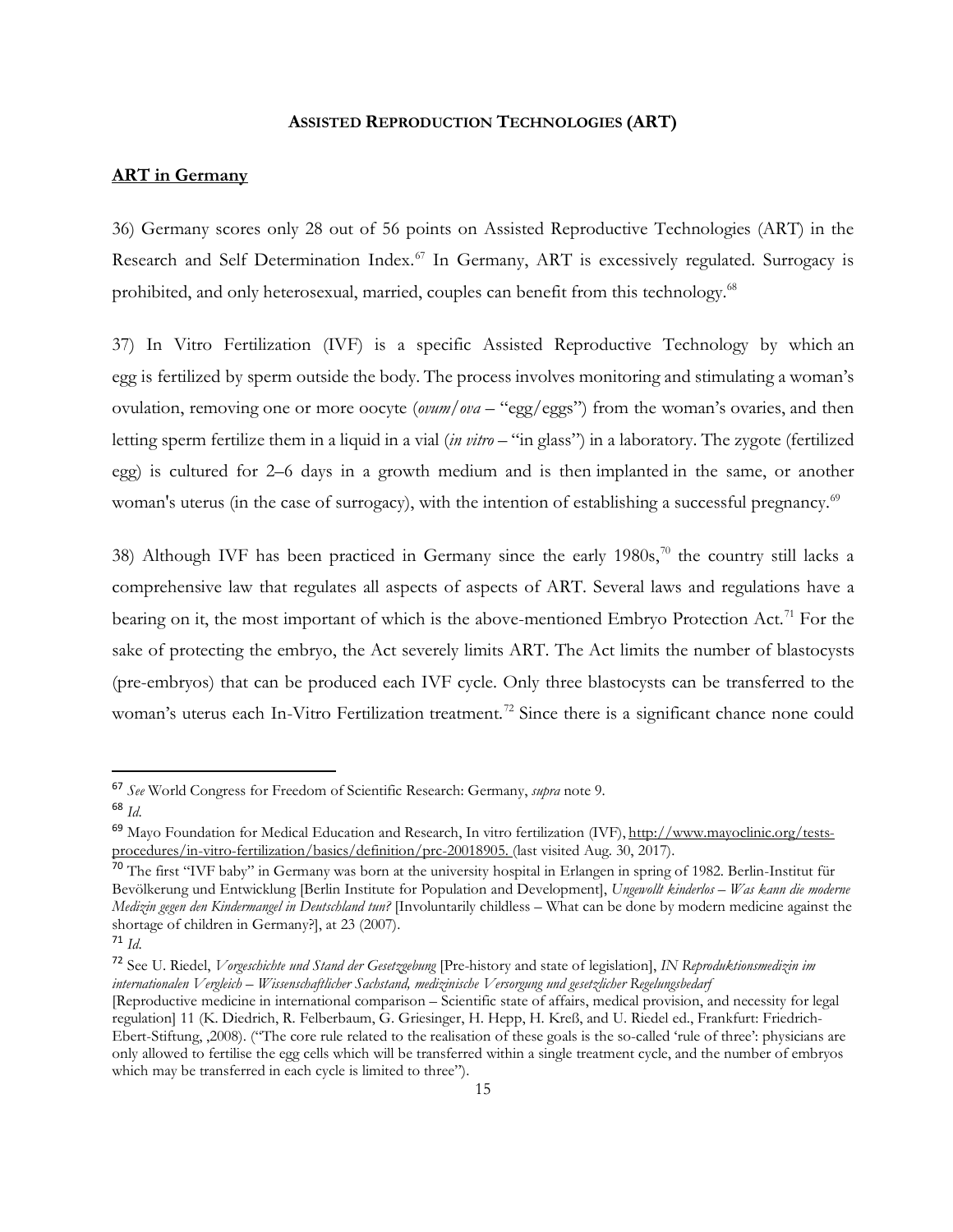lead to a successful pregnancy, this means women are forced to undergo several painful rounds of stimulation and implantation before they can successfully give birth.

39) Embryo cryopreservation is permissible, albeit only for reproductive processes (human pre-embryos and embryos cannot be used for medical research), $^{73}$  $^{73}$  $^{73}$  and only for the reproduction of the couple that underwent the treatment. Donation of surplus embryos, to infertile couples or to scientific research, is prohibited.[74](#page-15-1)

40) Oocyte cryopreservation, a process in which a woman's eggs (oocytes) are extracted, frozen and stored as a method to preserve reproductive potential in women of reproductive age who decide to pursue pregnancy later in their life, is permissible.<sup>75</sup> Yet, women cannot donate their eggs.<sup>[76](#page-15-3)</sup> This denies women who cannot produce viable oocyte the possibility of getting pregnant. The reasoning for the controversial prohibition of egg donation is to avoid ambiguity about who the mother is, and to prevent a separation of the genetic and gestational components, which might result in identity problems for the child.

41) It should be note that, while women cannot donate their eggs, men can donate sperm (although their sperm can be used only as long as they are alive). The donation of sperm cells, including the use of sperm cells which do not come from the female patient's male partner (heterologous or third party donation, including a mixture of sperm cells from different donors), is allowed. The only requirement for using donated sperm is a written declaration of consent by the future parents and the sperm donor. However, sperm donors in Germany are not fully protected from subsequent legal claims demanding financial and other forms of support for any children who are conceived from his donation, $\frac{7}{1}$  nor are given complete anonymity[.78](#page-15-5)

<span id="page-15-0"></span> <sup>73</sup> *Id.*

<span id="page-15-1"></span><sup>74</sup> *Id.*

<span id="page-15-2"></span><sup>75</sup> *Id.*

<span id="page-15-3"></span><sup>76</sup> *Id.*

<span id="page-15-4"></span><sup>77</sup> H. M. Beier et al., *Medizinische und biologische Aspekte der Fertilität* [Medical and biological aspects of fertility], IN *Zukunft Mit Kindern: Fertilität und Gesellschaftliche Entwicklung in Deutschland, Österreich und der Schweiz* [Future with children: Fertility and social development in Germany, Austria, and Switzerland] 294, 365 (G. Stock, H. Bertram, A. Fürnkranz-Prskawetz, W. Holzgreve, M. Kohli, & U. M. Staudinger eds., Campus Verlag, 2012).

<span id="page-15-5"></span><sup>78</sup> Two laws are relevant in this context: the Transplantation Law of 2007 (Transplantationsgesetz in der Fassung der Bekanntmachung vom 4. September 2007 (BGBl. I S. 2206), das durch Artikel 2 des Gesetzes vom 18. Juli 2017 (BGBl. I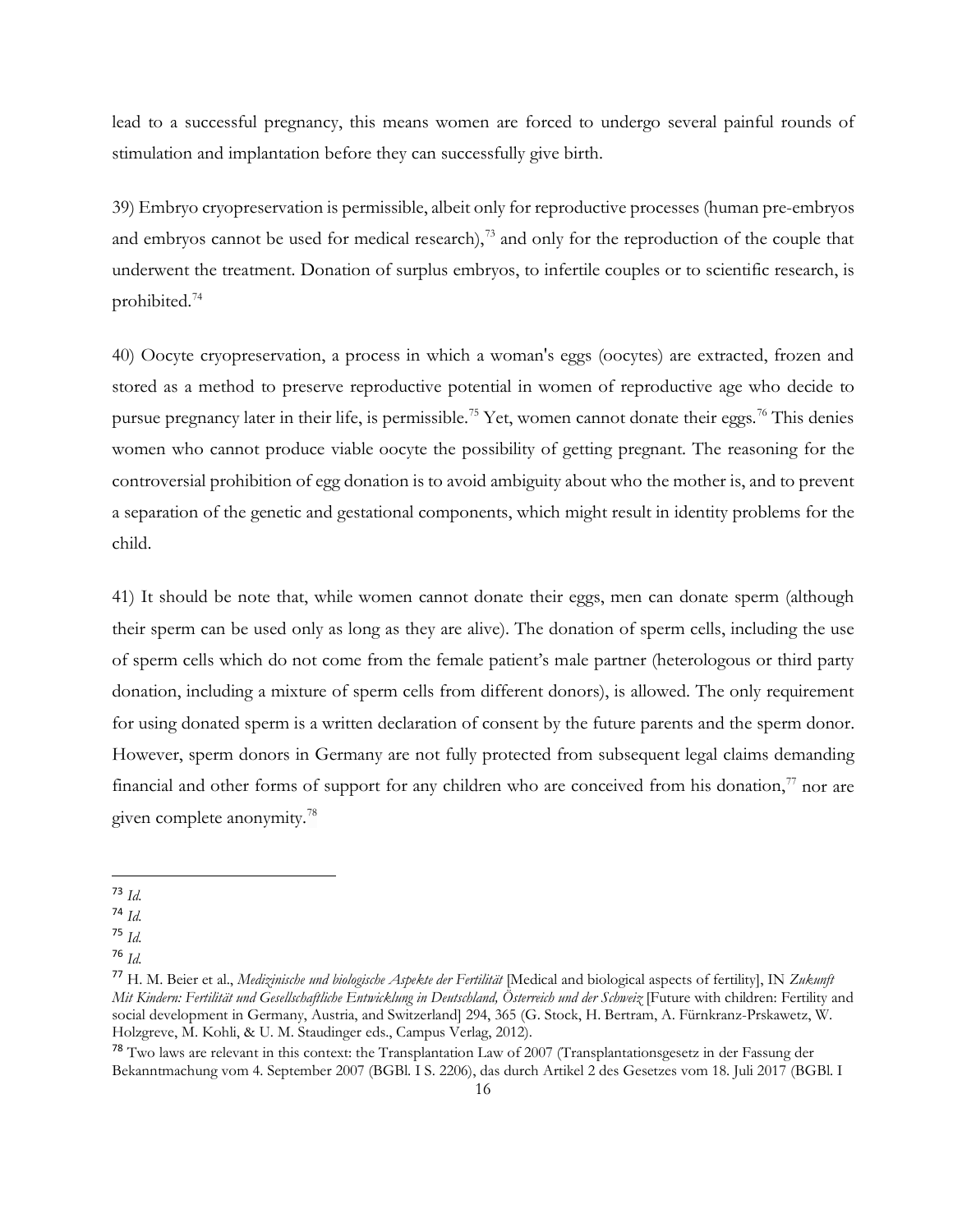42) The differences in the regulation of egg cell and sperm donation has been justified by the fact that it is easier to collect male than female gametes.[79](#page-16-0) From an international human rights perspective, it is relevant that ambiguity about the identity of the father of a child has long been tolerated, whereas uncertainty about the identity of a child's mother has not.

43) Surrogacy, a method whereby a woman agrees to carry a pregnancy for another person or persons who will become the newborn child's parent(s) after birth, is not allowed in Germany either.<sup>[80](#page-16-1)</sup> Surrogacy agreements are not enforceable. Again, this denies women who are infertile or cannot carry to term a pregnancy for health reasons the possibility of having a biological offspring.

44) In Germany, Polar Body Biopsy (PBB), elective Single Embryo Transfer (eSET), and Preimplantation Genetic Diagnosis (PGD), techniques that can be used to detect certain genetic disorders and prevent them from being passed on to the child, are allowed but only within strict limits. The law regulating Preimplantation Genetic Diagnosis (PGD) went into effect on 21 November 2011, but the corresponding by-laws with important details (PIDV) did not become effective until February 2014.<sup>[81](#page-16-2)</sup> PGD can be done only in specially authorized centers, and only after the couple have filed an application which has been approved by an interdisciplinary ethics panel. To

artificial insemination by a third party donor, but only by the child after she or he reaches the age of majority"). T. Wischmann*, Einführung Reproduktionsmedizin: Medizinische Grundlagen – Psychosomatik – Psychosoziale Aspekte* [Introduction reproductive medicine: Medical foundation – psychosomatic – psychosocial aspects], 121 (Ernst Reinhardt, GmbH & Co KG 2012). This gives children conceived by third party sperm donation the option as adults to gain access to the data of the former donor, and thus to acquire full knowledge of their ancestry.

 $\overline{a}$ 

S. 2757) geändert worden ist [Transplantation Act of 4 September 2007 (Federal Law Gazette I, p. 2206), as amended by Article 2 of the Act of 18 July 2017 (Federal Law Gazette I p. 2757)], available at [http://www.gesetze-im-](http://www.gesetze-im-internet.de/tpg/index.html)

[internet.de/tpg/index.html](http://www.gesetze-im-internet.de/tpg/index.html) (last visited Aug. 30, 2017) and the section 1600 of the German Civil Code, German Children's Rights Improvement Act (KindRVerbG), 2002, available at

http://www.bgbl.de/xaver/bgbl/start.xav?startbk=Bundesanzeiger\_BGBl&jumpTo=bgbl102s1239.pdf (last visited Aug. 30, 2017) ("The former law prescribes that all documents in relation to human tissue have to be stored for at least 30 years … The second law stipulates that paternity cannot be contested by the male partner or the mother if they have agreed to

<span id="page-16-0"></span><sup>79</sup> Christoph Revermann & Bärbel Hüsing*, Fortpflanzungsmedizin – Rahmenbedingungen, wissenschaftlich-technische Fortschritte und Folgen* [Reproductive Medicine – Conditions, Scientific Progress, and Consequences], Büros für Technikfolgenabschätzung beim Deutschen Bundestag [BT] [Bureau of Technology Assessment at the German Bundestag], Arbeitsbericht Nr. 139, at 200 (2010).

<span id="page-16-1"></span><sup>80</sup> *Id*. at 166.

<span id="page-16-2"></span><sup>81</sup> Präimplantationsdiagnostikgesetz (PräimpG), BT-DRS. 17/5452,

<sup>17/6400,</sup> <http://dipbt.bundestag.de/dip21/btd/17/064/1706400.pdf> (last visited Aug. 30, 2017).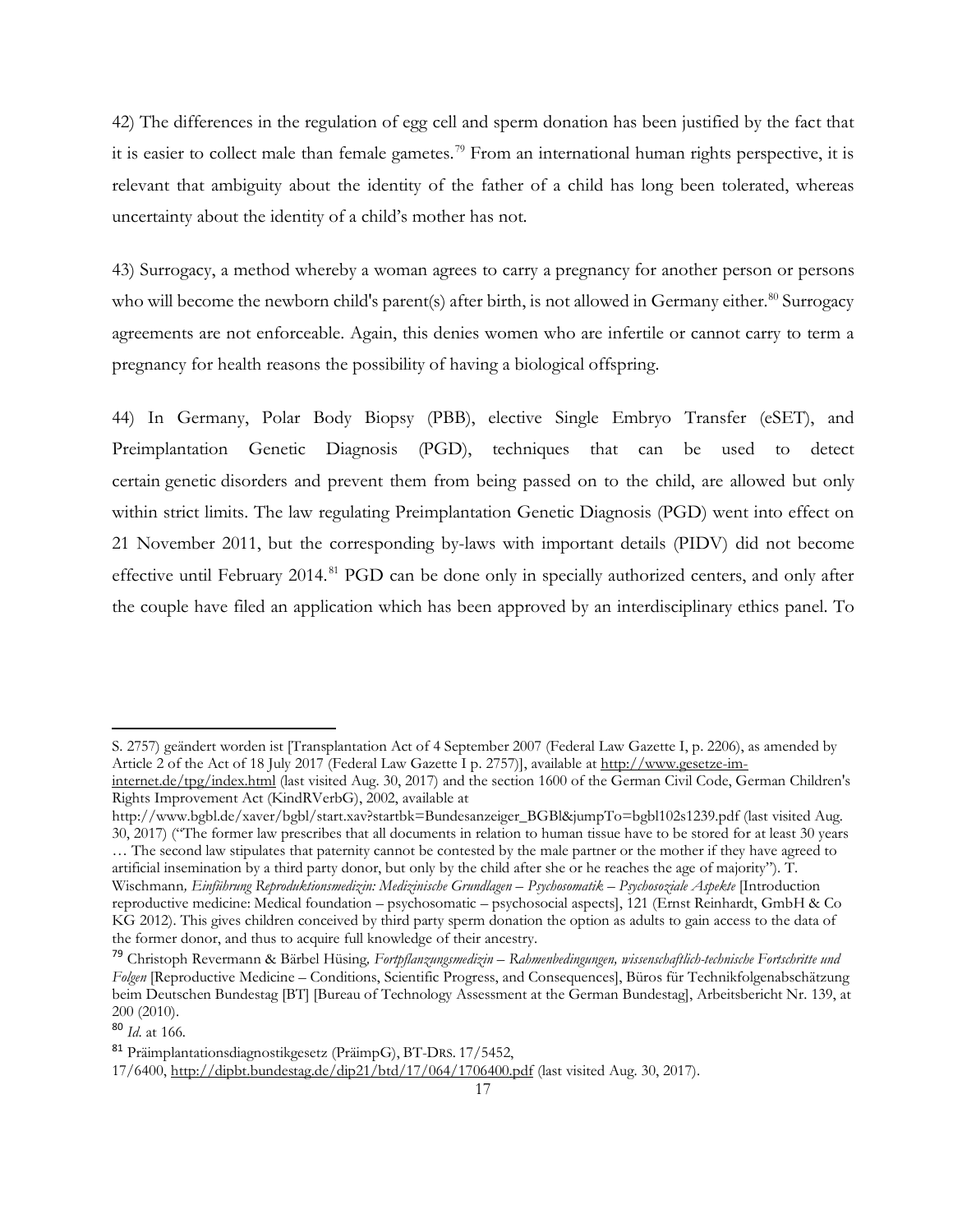qualify for a PGD procedure, the couple must be able to show that they carry a serious genetic disease, or that the woman is likely to die or miscarry if she becomes pregnant.<sup>[82](#page-17-0)</sup>

45) Furthermore, in Germany ART is accessible only to married, heterosexual couples.<sup>[83](#page-17-1)</sup> According to the Guidelines of the Federal Medical Association, which are binding on all medical professionals in Germany, access to ART services is granted to married couples, but it is granted to cohabiting heterosexual couples only under exceptional circumstances.<sup>[84](#page-17-2)</sup> Single women are excluded, as well as homosexual couples.<sup>[85](#page-17-3)</sup> The reasoning for this restriction is that a child's welfare is believed to be best ensured within the legal bonds of matrimony. Some see in this restriction an example of the "power of the norm of heterosexual families with biological children."<sup>86</sup> Others claim it represents unconstitutional discrimination of same-sex couples and single women.<sup>[87](#page-17-5)</sup> It is a clear violation of the principle of nondiscrimination contained in the Covenant (Art. 2).

46) The question of how to pay for these treatments is one of equality of opportunity, which is relevant for a discussion of obligations under Article 10 of the Covenant. The reimbursement of the costs associated with ART varies between private and statutory health insurance. Overall, the tendency is to limit reimbursement or to deny it.<sup>[88](#page-17-6)</sup> Since January 2004, the Health Care Modernization Act (*Gesetz zur Modernisierung der gesetzlichen Krankenversicherung - GKV*) applies.<sup>[89](#page-17-7)</sup> Under the GKV, only 50 % of the treatment costs for a maximum of three treatment cycles is reimbursable.<sup>[90](#page-17-8)</sup> For couples to qualify for coverage they must be married; additionally, women must be between 25 and 40 years of age and men

<span id="page-17-5"></span><span id="page-17-4"></span><sup>86</sup> L. Correll, Anrufungen Zur Mutterschaft l[Invocations to motherhood], Münster: Westfälisches Dampfboot, 36 (2010). <sup>87</sup> Revermann, *supra* note 79; K.-H. Möller, Rechtliche Regelung der Reproduktionsmedizin in Deutschland [Legal regulation of reproductive medicine in Germany], *in* Reproduktionsmedizin [Reproductive medicine] 583 (K. Diedrich, M.

<span id="page-17-0"></span> <sup>82</sup> *Id.* at ¶ 3a(2).

<span id="page-17-1"></span><sup>83</sup> *Richtlinie der bundesärztekammer zur durchführung der assistierten reproduktion* [Guidelines on ART of the Federal Medical Association][, http://www.bundesaerztekammer.de/fileadmin/user\\_upload/downloads/AssRepro.pdf](http://www.bundesaerztekammer.de/fileadmin/user_upload/downloads/AssRepro.pdf) (last visited Aug. 30, 2017).

<span id="page-17-2"></span><sup>84</sup> *Id*.

<span id="page-17-3"></span><sup>85</sup> *Id*.

Ludwig, & G. Griesinger, G. eds. 2013)

<span id="page-17-6"></span><sup>88</sup> Revermann, *supra* note 79, at 209.

<span id="page-17-7"></span>**<sup>89</sup>** Gesetz zur Modernisierung der gesetzlichen Krankenversicherung (GKV-Modernisierungsgesetz - GMG), <https://www.buzer.de/s1.htm?g=GMG&f=1> (last visited Aug. 30, 2017).

<span id="page-17-8"></span><sup>&</sup>lt;sup>90</sup> A constitutional complaint about the reduction in reimbursement was rejected by the Federal Constitutional Court. Bundesverfassungsgericht (Federal Constitutional Court). (2009). Pressemitteilung [Press release] Nr.

<sup>24/2009.</sup> [http://www.bverfg.de/pressemitteilungen/bvg09-024.html.](http://www.bverfg.de/pressemitteilungen/bvg09-024.html) (last visited Aug. 30, 2017).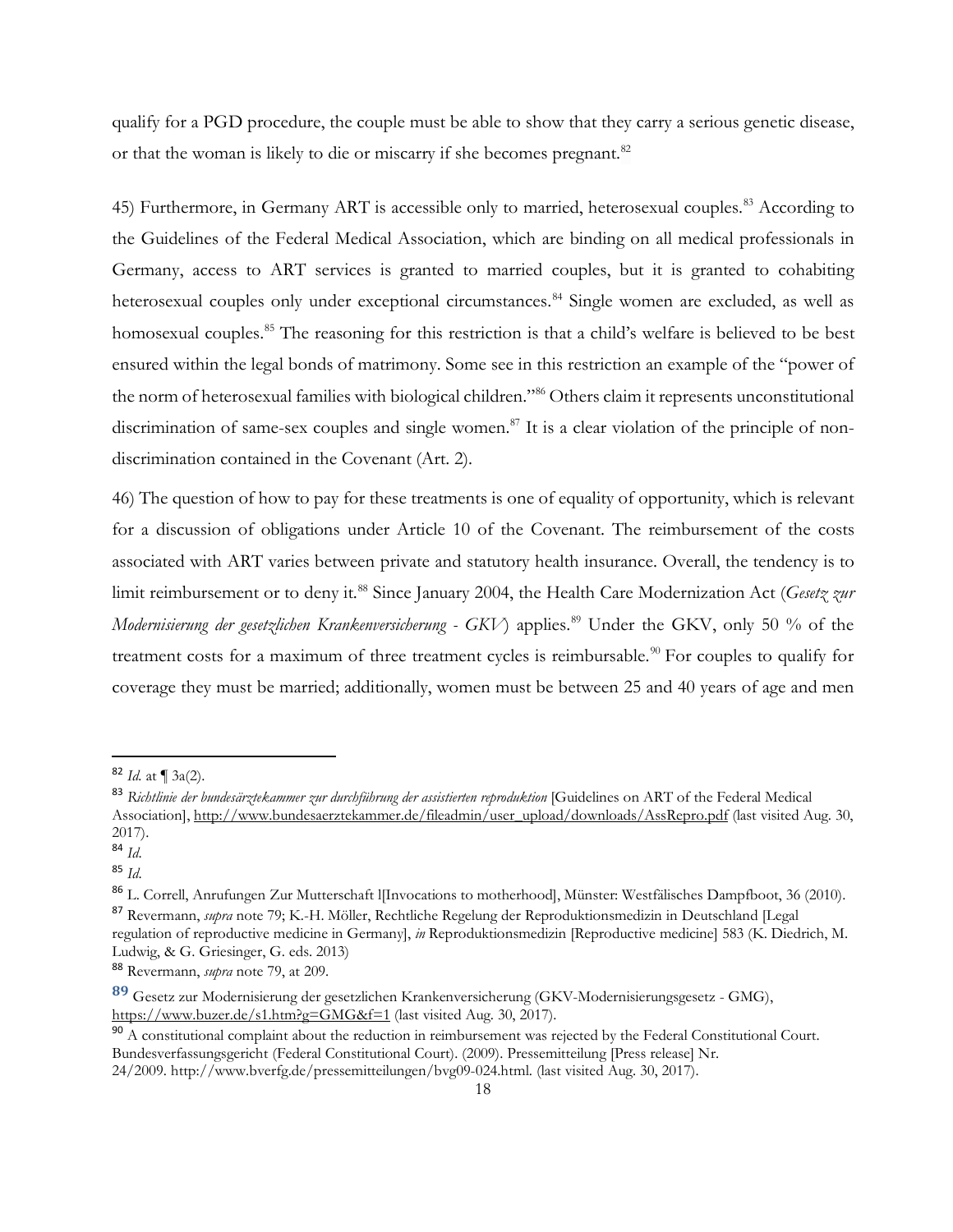must be between 25 and 50 years of age.<sup>[91](#page-18-1)</sup> For the relatively small share of women and men with private health insurance, the situation is somewhat different. Generally, private insurance provides full coverage for three treatment cycles based on the costs-by-cause principle, which means that in a couple it is the insurance of the person who is affected by fertility disability that has to cover the full costs.<sup>[92](#page-18-2)</sup>

47) Since the implementation of the GKV, some statutory health insurance providers have individually increased coverage of fertility treatments for their customers.<sup>[93](#page-18-3)</sup> A few selected federal states (e.g. Saxony, Saxony-Anhalt, Lower Saxony, Mecklenburg-Western Pomerania, and Thuringia) support state residents who seek fertility treatments by limiting their co-payment to 25%.<sup>[94](#page-18-4)</sup> This means that a couple's statutory health insurance provider and their place of residence have become significant factors in the size of their ART co-payments. The reduction in reimbursement caused by the GKV has had severe consequences for the great majority of couples with fertility problems.<sup>[95](#page-18-5)</sup> The number of fertility treatments fell sharply after the passage of the law, and is only slowly returning to previous levels.<sup>96</sup>

## <span id="page-18-0"></span>**Analysis: ART under the Covenant**

48) Arguably, under the Covenant (Art. 12 and 15), everyone, without discrimination, has the right to benefit from Assisted Reproductive Technology, and scientist have the right to practice it and improve it through practice and research. ART designates medical techniques within the scientific field of "reproductive endocrinology,"[97](#page-18-7) and, as such, falls under the definitions set forth in the Venice

<span id="page-18-1"></span> <sup>91</sup> Jasmin Passet-Wittig et al.*, The PinK study – Methodology of the baseline survey of a prospective cohort study of couples undergoing fertility treatment* 6 (Wiesbaden: Federal Institute for Population Research 2014).

<span id="page-18-2"></span><sup>92</sup> Revermann, *supra* note 79.

<span id="page-18-3"></span><sup>93</sup> Passet-Wittigs, *supra* note 91, at 7.

<span id="page-18-4"></span><sup>94</sup> *Id*.

<span id="page-18-5"></span><sup>95</sup> See O. Rauprich, *Sollen Kinderwunschbehandlungen von den Krankenkassen finanziert werden? Ethische und rechtliche Aspekte* [Shall ART treatments be publicly financed? Ethical and legal aspects], *IN Umwege zum eigenen Kind: Ethische und rechtliche Herausforderungen an die Reproduktionsmedizin 30 Jahre nach Louise Brown* [Detours to a child of one's own: Ethical and legal challenges of reproductive medicine 30 years after Louise Brown] 31, 32 (G. Bockenheimer-Lucius, P. Thorn, & C. Wendehorst ed., 2008) ("The costs associated with fertility treatments are considerable. In Germany, the cost of a standard IVF cycle including medication is about 3000 euros. An Intra-Cytoplasmatic Sperm Injection (ICSI), which is necessary in cases of male subfertility, costs about 3,600 Euro. The rate of success varies according to the age of the woman and other factors … Based on this, a rough estimate of the cost of a live birth is about 15,000 euro.").

<span id="page-18-6"></span><sup>96</sup> *IR – Deutsches IVF-Register* [German IVF registry], *Jahrbuch 2013 sowie zurücklie-gende Jahrgänge* [Annual 2013 and earlier annuals] (2014).; Trappe, *supra* note 39, at Section 13.3.5.

<span id="page-18-7"></span><sup>97</sup> *Reproductive Medicine Associates of Connecticut*: *What is a Reproductive Endocrinologist*?, [http://www.rmact.com/our-fertility](http://www.rmact.com/our-fertility-doctors/what-is-a-reproductive-endocrinologist)[doctors/what-is-a-reproductive-endocrinologist](http://www.rmact.com/our-fertility-doctors/what-is-a-reproductive-endocrinologist) (last visited Jan. 23, 2015).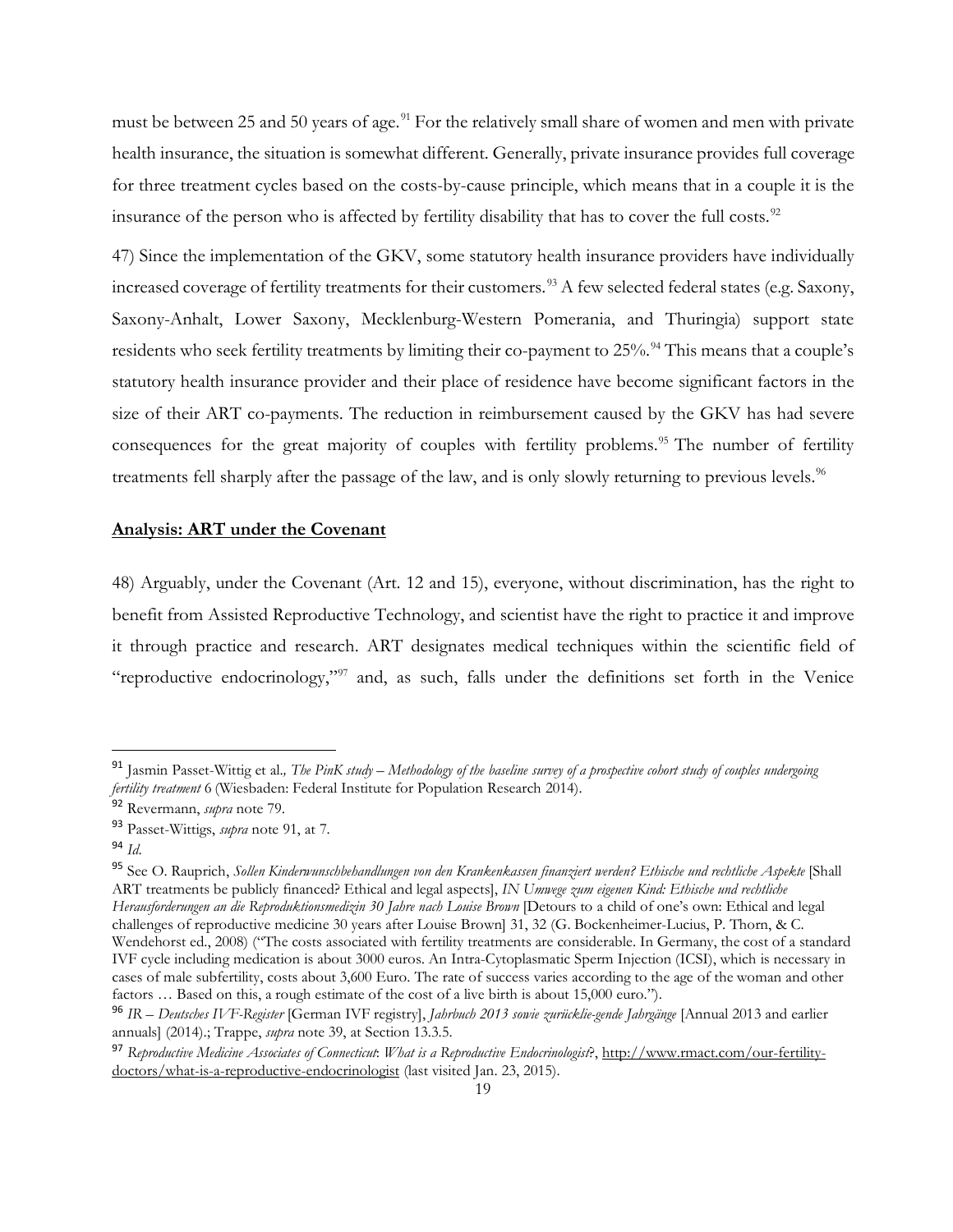Statement and in the Special Rapporteur on Cultural Rights' 2012 Report as "science" and a "benefit of scientific progress."<sup>[98](#page-19-0)</sup>

49) The World Health Organization ("WHO") recognizes infertility as a disability, because it intrinsically limits the major life activity of reproduction.<sup>[99](#page-19-1)</sup> The WHO emphasized that environmental factors that aid disabled people can allow them to participate in society "on an equal basis with others."[100](#page-19-2) IVF is a widely recognized and utilized treatment that effectively helps women overcome disabling fertility issues for over forty years.<sup>[101](#page-19-3)</sup>

50) The Committee on Economic, Social, and Cultural Rights (CESCR), stated in General Comment 14 that the right to health entails "the right to control one's health and body, including sexual and reproductive freedom."[102](#page-19-4) Specifically, the CESCR elaborated that "women and men have the freedom to decide if and when to reproduce," and have a right of access to "appropriate health care-services that will, for example, enable women to go safely through pregnancy and childbirth."<sup>[103](#page-19-5)</sup>

51) In the *Artavia Murillo* case, the Inter-American Court of Human Rights determined that the right to enjoy the benefits of scientific progress (found in Article 14.1.b of the Additional Protocol to the American Convention on Human Rights in the Area of Economic, Social, and Cultural Rights ("Protocol of San Salvador")), includes accessing medical technology necessary to exercise the right to

<span id="page-19-0"></span><sup>98</sup> The U.N. Special Rapporteur on Cultural Rights stated in her 2012 Report on the Right to Enjoy the Benefits of Scientific Progress that the term "science" as used in the ICESCR is "knowledge that is testable and refutable, in all fields of inquiry . . . and encompassing all research." *Id.,* ¶ 24. She elaborated that "[t]he 'benefits' of science encompass not only scientific results and outcomes but also the scientific process, its methodologies and tools." *Id.* Consistent with the Special Rapporteur's definition, the Venice Statement says that the right to benefit from scientific research is "applicable to all fields of science and its applications." UNESCO, *Venice Statement: The Right to Enjoy the Benefits of Scientific Progress and its Applications*, §12(a) (Jul. 16-7, 2009).

<span id="page-19-1"></span><sup>99</sup> *WHO Infertility Definitions and Terminology*,<http://www.who.int/reproductivehealth/topics/infertility/definitions/en/> (last visited Jan. 23, 2016); Shorge Sato, *A Little Bit Disabled: Infertility and the Americans With Disabilities Act*, 5 N.Y.U.J. LEGIS. & PUB. POL'Y 223 (2002).

<span id="page-19-2"></span><sup>100</sup> WHO *World Report on Disability* at 4 (2011), [http://whqlibdoc.who.int/publications/2011/9789240685215\\_eng.pdf](http://whqlibdoc.who.int/publications/2011/9789240685215_eng.pdf) (last visited Jan. 23, 2016).

<span id="page-19-3"></span><sup>101</sup> *Id.*

<span id="page-19-4"></span><sup>102</sup> United Nations Committee on Economic, Social, and Cultural Rights, General Comment No. 14, *Substantive Issues Arising in the Implementation of the International Covenant on Economic, Social, and Cultural Rights: The Right to the Highest Attainable Standard of Health* at ¶ 8, Doc. E/C. 12/2000/4 (Aug. 11, 2000).

<span id="page-19-5"></span><sup>103</sup> *Id.* at 20, ¶ 14, n. 12.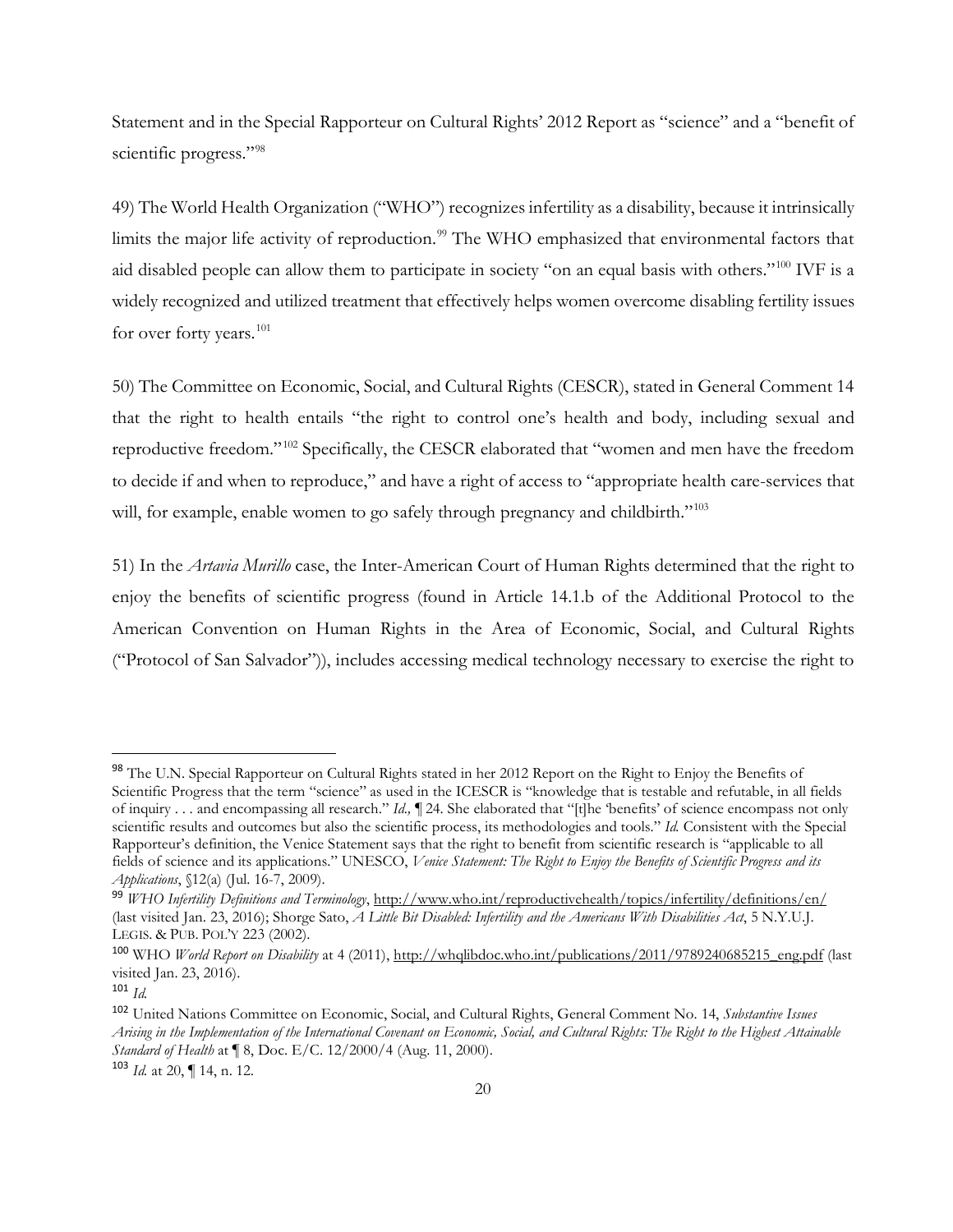private life and reproductive freedom to found a family.<sup>[104](#page-20-0)</sup> This requires access to the best healthcare including assisted reproductive techniques, and prohibits any arbitrary or disproportionate restrictions on accessing this technology.[105](#page-20-1)

52) In *Artavia Murillo*, the Inter-American Court of Human Rights determined that "reproductive autonomy and access to reproductive health services … includes the right to have access to the medical technology necessary to exercise this right."[106](#page-20-2)

53) Since the Embryo Protection Act first went into effect, researchers in Germany have been calling for the passage of a comprehensive law to regulate all aspects of ART.<sup>[107](#page-20-3)</sup> So far, these efforts have been unsuccessful,<sup>[108](#page-20-4)</sup> likely because the proposal of new legislation would incite another round of public debate on the status of embryos and the beginning of human life.<sup>[109](#page-20-5)</sup> On the one hand, the fact that assisted reproduction in Germany is only partially regulated implies that there are no clear instructions to providers on how to manage some important aspects of ART, such as the handling of "supernumerary" embryos. On the other hand, a large number of directives and laws that regulate certain aspects of reproductive medicine have been approved. For instance, the standards of quality and

<span id="page-20-0"></span> <sup>104</sup> Artavia Murillo et al. (In vitro fertilization) v. Costa Rica, Preliminary Objections, Merits, Reparations and Costs, Judgment of November 28, 2012, I/A Court H.R., Series C No. 257 (2012), ¶ 146.

<span id="page-20-1"></span><sup>105</sup> *Id*., ¶¶ 287-284*.*

<span id="page-20-2"></span><sup>106</sup> Artavia Murillo, *supra* note 105, ¶ 146.

<span id="page-20-3"></span><sup>107</sup> See Taupitz, supra note 65; Diedrich, K., & Griesinger, G., *Deutschland braucht ein Fortpflanzungsmedizingesetz* [Germany needs a comprehensive law for all aspects of assisted human reproduction], Geburts- und Frauenheilkunde, at 66, 345-348 (2006); Riedel, U., *Notwendigkeit eines Fortpflanzungsmedizingesetzes (FMG) aus rechtlicher Sicht* [Necessity of a comprehensive law for all aspects of assisted reproduction (FMG) from a legal perspective] (2008), *in* K. Diedrich, R. Felberbaum, G. Griesinger, H. Hepp, H. Kreß, & U. Riedel (Eds.), *Reproduktionsmedizin im internationalen Vergleich – Wissenschaftlicher Sachstand, medizinische Versorgung und gesetzlicher Regelungsbedarf* [Reproductive medicine in international comparison – Scientific state of affairs, medical provision, and necessity for legal regulation], Frankfurt: Friedrich-Ebert-Stiftung, at 88-11 (2014); DIR- Deutsches IVF-Register (German IVF registry), *Jahrbuch 2013 sowie zurückliegende Jahrgänge* [Annual 2013 and earlier annuals], [http://www.deutsches-ivf-register.de.](http://www.deutsches-ivf-register.de/) (last visited 30 August 2017).

<span id="page-20-4"></span><sup>108</sup> Riedel, U., *Vorgeschichte und Stand der Gesetzgebung* [Pre-history and state of legislation] (2008), *in* K. Diedrich, R. Felberbaum, G. Griesinger, H. Hepp, H. Kreß, & U. Riedel (Eds.), Frankfurt: Friedrich-Ebert-Stiftung, *Reproduktionsmedizin im internationalen Vergleich – Wissenschaftlicher Sachstand, me-dizinische Versorgung und gesetzlicher Regelungsbedarf* [Reproductive medicine in international comparison – Scientific state of affairs, medical provision, and necessity for legal regulation], at 11-21 (2008).

<span id="page-20-5"></span><sup>109</sup> Taupitz, supra note 65; Spiewak, *Medizin – Die Ausweitung der Grauzone* [Medicine – The extension of the twilight zone], *Die Zeit* at 30 (Jul. 16, 2009).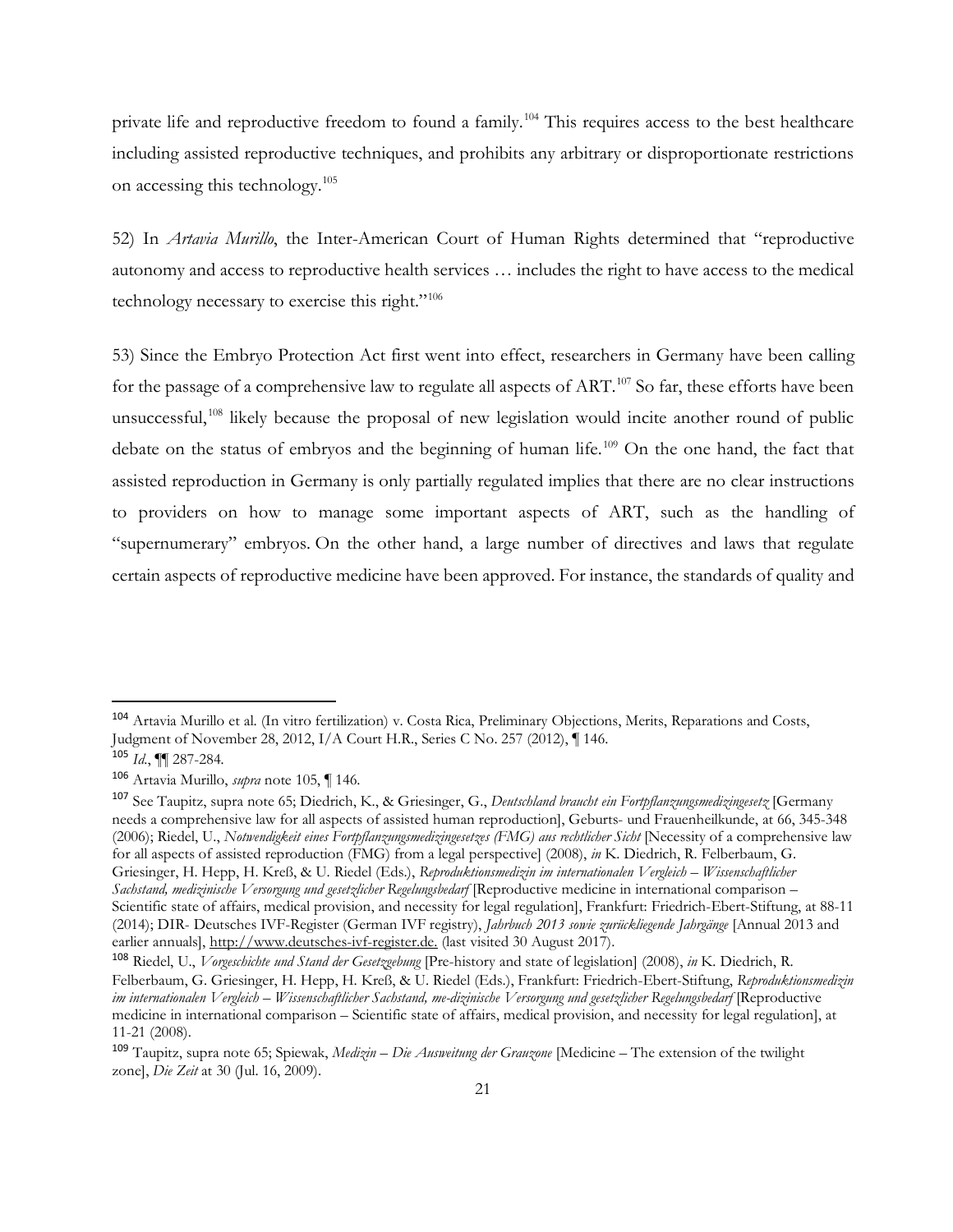safety for egg cells, sperm cells, oocytes, and embryos were established in the Tissue Act of 20 July 2007.[110](#page-21-3)

54) For more than two decades, German physicians of reproductive medicine have been calling for a reasonable policy on egg donation to support the 3–4 % of women under age 40 who are unable to conceive for genetic or other reasons.<sup>[111](#page-21-4)</sup> They have also argued that, because of legal restrictions, the types of treatment they can offer their patients are not keeping up with the most recent developments in medical science and technology. For example, physicians have asserted that the prohibition on embryo selection, and thus of the elective transfer of a single embryo, often results in unwanted multiple pregnancies.<sup>[112](#page-21-5)</sup>

#### **ABORTION AND CONTRACEPTION (A&C)**

#### <span id="page-21-1"></span><span id="page-21-0"></span>**Abortion and Contraception in Germany**

55) On Abortion and Contraception, Germany scores surprisingly low in the Research and Self Determination Index: only 53 out of 82 points.<sup>[113](#page-21-6)</sup>

#### <span id="page-21-2"></span>*Abortion*

56) "Abortion" means the termination of pregnancy by the removal or expulsion from the uterus of a fetus or embryo prior to viability. The German Criminal Code (paragraph 218) states that abortion is a

<span id="page-21-3"></span> <sup>110</sup> Heike Trappe, *Assisted Reproductive Technologies in Germany: A Review of the Current Situation*, ch. 13 at 271 (2015).

<span id="page-21-4"></span><sup>111</sup> H. Kentenich & G. Griesinger , *Zum Verbot der Eizellspende in Deutschland: Medizinische, psychologische, juristische und ethische Aspekte* [On the proscription of egg cell donation in Germany: Medical, psychological, legal, and ethical aspects], JOURNAL FÜR REPRODUKTIONSMEDIZIN UND ENDOKRINOLOGIE*,* 10 at 273 (2013).

<span id="page-21-5"></span><sup>112</sup> Taupitz, supra note 65; Beier, H. M., van den Daele, W., Diedrich, K., Dudenhausen, J. W., Felberbaum, R., & Gigerenzer, G., et al., *Medizinische und biologische Aspekte der Fertilität* [Medical and biological aspects of fertility] (2012), *in* G. Stock, H. Bertram, A. Fürnkranz-Prskawetz, W. Holzgreve, M. Kohli, & U. M. Staudinger, Frankfurt/New York: Campus, *Zukunft mit Kindern: Fertilität und gesellschaftliche Entwicklung in Deutschland, Österreich und der Schweiz* [Future with children: Fertility and social development in Germany, Austria, and Switzerland], at 294–391, 364 (2012).

<span id="page-21-6"></span><sup>113</sup> *Germany*, World Congress for Freedom of Scientific Research, supra note 9.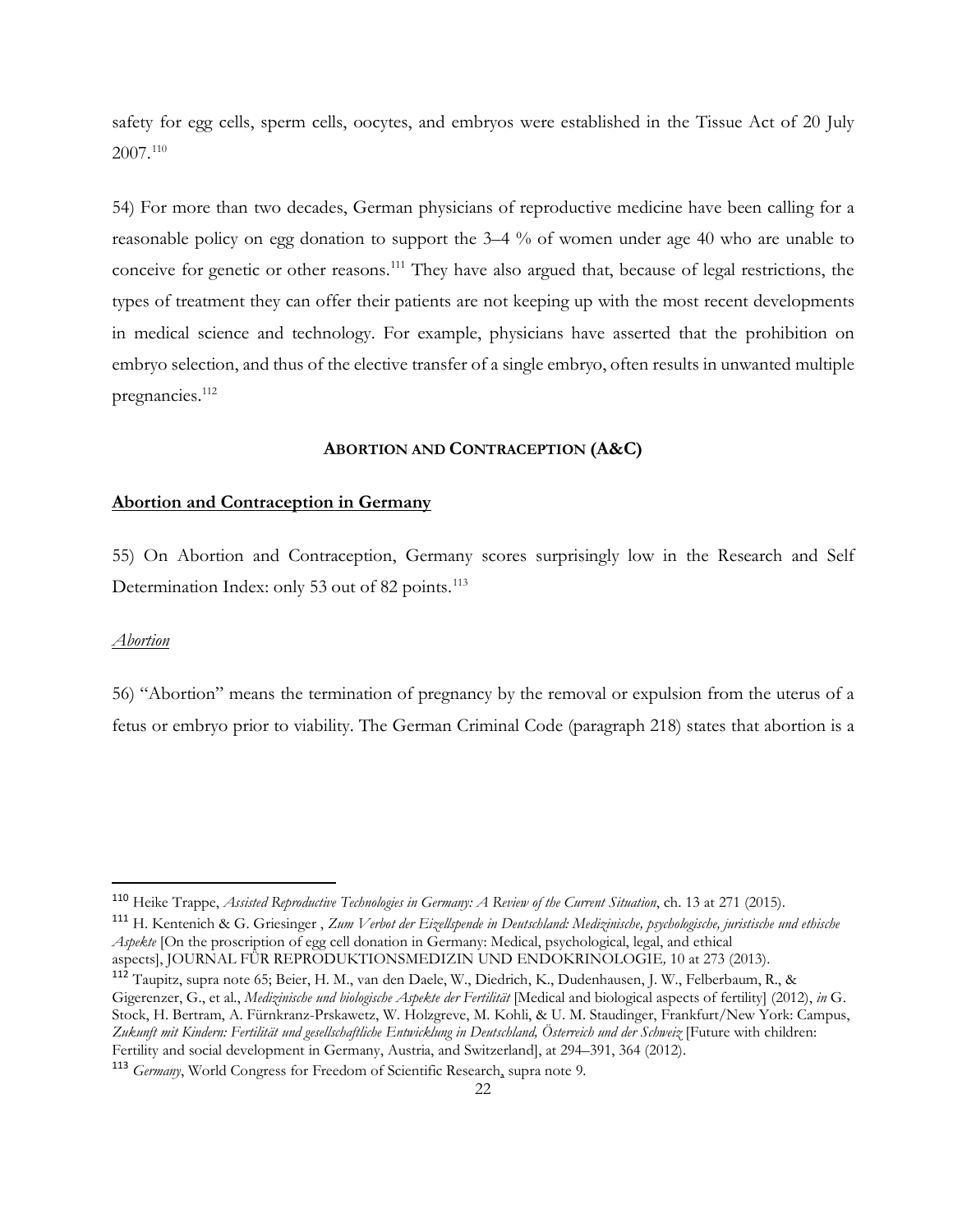crime.<sup>[114](#page-22-0)</sup> Those who attempt to abort a fetus face up to three years in prison or a fine.<sup>[115](#page-22-1)</sup> In severe cases, where the perpetrator acts without the consent of the pregnant woman or frivolously endangers her life or health, the sentence ranges from six months to five years in prison.<sup>[116](#page-22-2)</sup> While the attempt to abort a fetus by a third party is unlawful, a woman who unsuccessfully *attempts* to end her pregnancy will not be prosecuted.[117](#page-22-3) However, if the pregnant woman does abort the fetus, she faces up to one year in prison or a fine.<sup>[118](#page-22-4)</sup>

57) While abortion is a crime, under the Criminal Code, termination of pregnancy (*schwangerschaftsabbruch*) or an abortion (*abtreibung*) is not a prosecutable crime if performed: 1) "on demand", with pretermination counselling; or without counselling but the circumstances must be verified: 2) on "medical grounds" (*medizinische indication)*; or 3) "criminal grounds" (*kriminologische indication)*. [119](#page-22-5)

<span id="page-22-0"></span> <sup>114</sup> "(1) Whosoever terminates a pregnancy shall be liable to imprisonment not exceeding three years or a fine. Acts the effects of which occur before the conclusion of the nidation shall not be deemed to be an abortion within the meaning of this law; (2) In especially serious cases the penalty shall be imprisonment from six months to five years. An especially serious case typically occurs if the offender: 1. acts against the will of the pregnant woman; or 2. through gross negligence causes a risk of death or serious injury to the pregnant woman; (3) If the act is committed by the pregnant woman the penalty shall be imprisonment not exceeding one year or a fine; (4) The attempt shall be punishable. The pregnant woman shall not be liable for attempt." Translation of the German Criminal Code in the version promulgated on 13 November 1998, Federal Law Gazette [Bundesgesetzblatt] I p. 3322, last amended by Article 1 of the Law of 24 September 2013, Federal Law Gazette I at 3671 and with the text of Article 6(18) of the Law of 10 October 2013, Federal Law Gazette I at 3799, [https://www.gesetze-im-internet.de/englisch\\_stgb/englisch\\_stgb.html.](https://www.gesetze-im-internet.de/englisch_stgb/englisch_stgb.html)

<span id="page-22-1"></span><sup>115</sup> *Id*., ¶ 218.1.

<span id="page-22-2"></span><sup>116</sup> *Id*., ¶ 218.2.

<span id="page-22-3"></span><sup>117</sup> *Id*., ¶ 218.4.

<span id="page-22-4"></span><sup>118</sup> *Id*., ¶ 218.3.

<span id="page-22-5"></span><sup>119</sup> "Section 218a, Exception to liability for abortion. (1) The offence under section 218 shall not be deemed fulfilled if: 1. the pregnant woman requests the termination of the pregnancy and demonstrates to the physician by certificate pursuant to section 219(2) 2<sup>nd</sup> sentence that she obtained counselling at least three days before the operation; 2. the termination of the pregnancy is performed by a physician; and 3. not more than twelve weeks have elapsed since conception. (2) The termination of pregnancy performed by a physician with the consent of the pregnant woman shall not be unlawful if, considering the present and future living conditions of the pregnant woman, the termination of the pregnancy is medically necessary to avert a danger to the life or the danger of grave injury to the physical or mental health of the pregnant woman and if the danger cannot reasonably be averted in another way from her point of view. (3) The conditions of subsection (2) above shall also be deemed fulfilled with regard to a termination of pregnancy performed by a physician with the consent of the pregnant woman, if according to medical opinion an unlawful act has been committed against the pregnant woman under sections 176 to 179, there is strong reason to support the assumption that the pregnancy was caused by the act, and not more than twelve weeks have elapsed since conception. (4) The pregnant woman shall not be liable under section 218 if the termination of pregnancy was performed by a physician after counselling (section 219) and not more than twentytwo weeks have elapsed since conception. The court may order a discharge under section 218 if the pregnant woman was in exceptional distress at the time of the operation." *Id*., ¶ 218.a.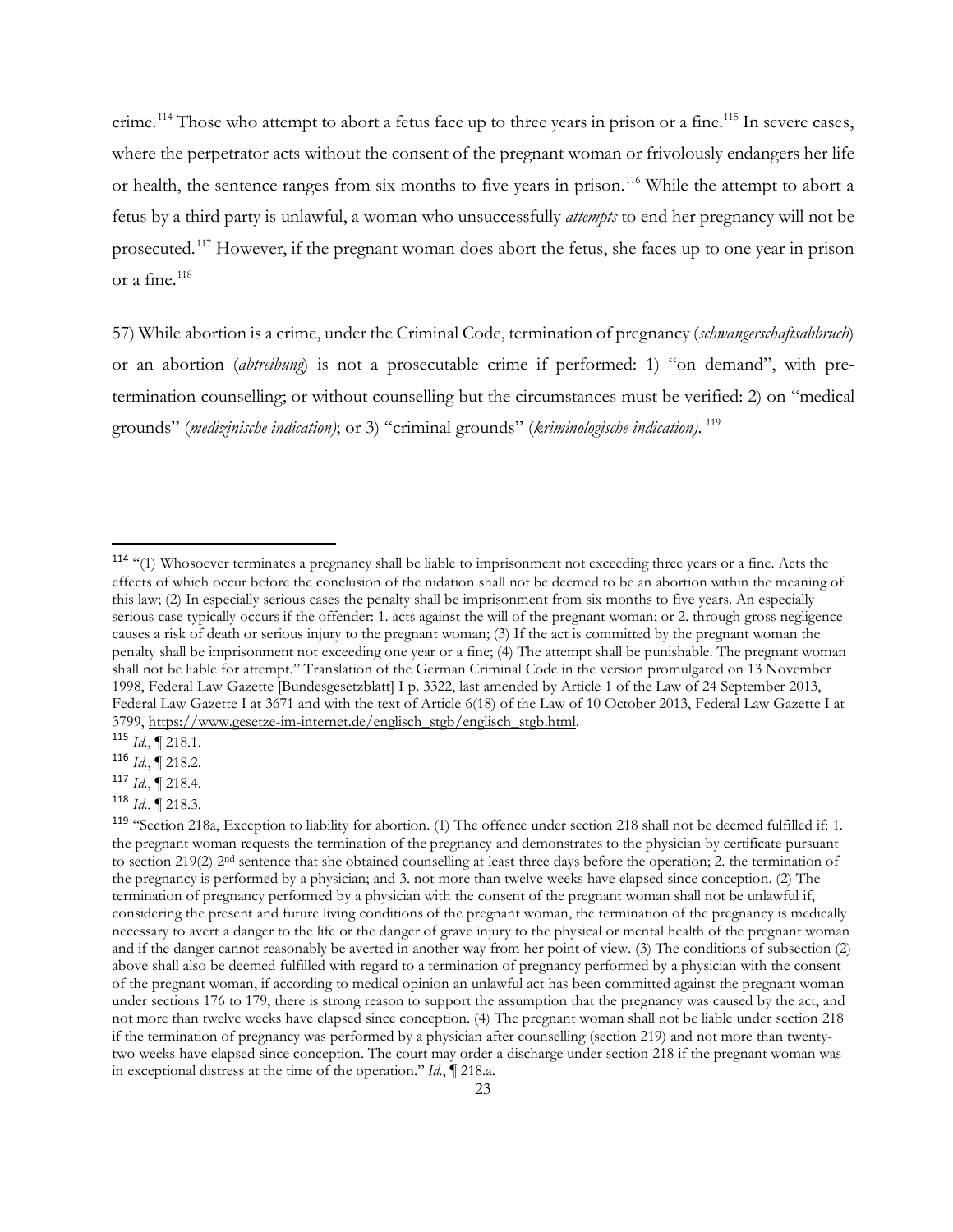58) On demand: A pregnant woman wanting to abort for any reason other than medical or criminal must have counselling for the unwanted pregnancy (*schwangerschaftskonfliktsberatung*). The consultation prior to an abortion is to be performed by a state-recognized social service agency that advises women on pregnancies (*Schwangerschaftskonfliktstelle*). The agency issues a certificate to the doctor who is to perform the abortion and it serves to exempt the doctor and woman from being prosecuted. The doctor who performs the abortion is not eligible to advise his/her patient. The abortion must take place within 12 weeks of conception, which is calculated as 14 weeks from the first day of the woman's last period. Written confirmation in the form of a certificate (*beratungsschein*) from a recognized center is required to prove that counselling has been undertaken. There must be at least three days between the counselling and the operation. Mandatory counseling for unwanted pregnancy can make women feel guilty, ashamed or very uncomfortable, which is at odds with the obligation of all states party to the Covenant to encourage reproductive autonomy and freedom.

59) On medical grounds (*medizinische indikation*): Abortion may be carried out after the 12<sup>th</sup> week of pregnancy only where the life of the pregnant woman is in danger, or her physical or mental health is threatened by the pregnancy (it must be proved that the danger to the woman can only be averted by a termination), or where there is known or anticipated damage to the unborn child due to chromosomal disorders or similar issues.

60) On criminal grounds (*kriminologische indikation*): Where a woman is pregnant as a result of rape, termination must take place within 12 weeks of conception. Abortion of a pregnancy due to a rape or for medical reasons after the first trimester is a crime.<sup>[120](#page-23-0)</sup> In case of pregnancy due to rape, there is no obligation to attend counselling. However, an independent doctor must verify that there are medical or criminal grounds for an abortion and provide a medical certificate (*ärztliches Attest*) stating this. This independent doctor may not be the one to perform the abortion.

61) Abortion on criminal or medical grounds is paid by health insurance (*Krankenkasse*) and the state (*Bundesland*). In all other cases, the woman must pay for the operation. These costs include the actual abortion and any essential medical costs where there is follow-up treatment. All other expenses, for example the examination to establish pregnancy and any complications as a result of the abortion, must

<span id="page-23-0"></span> <sup>120</sup> *Id*.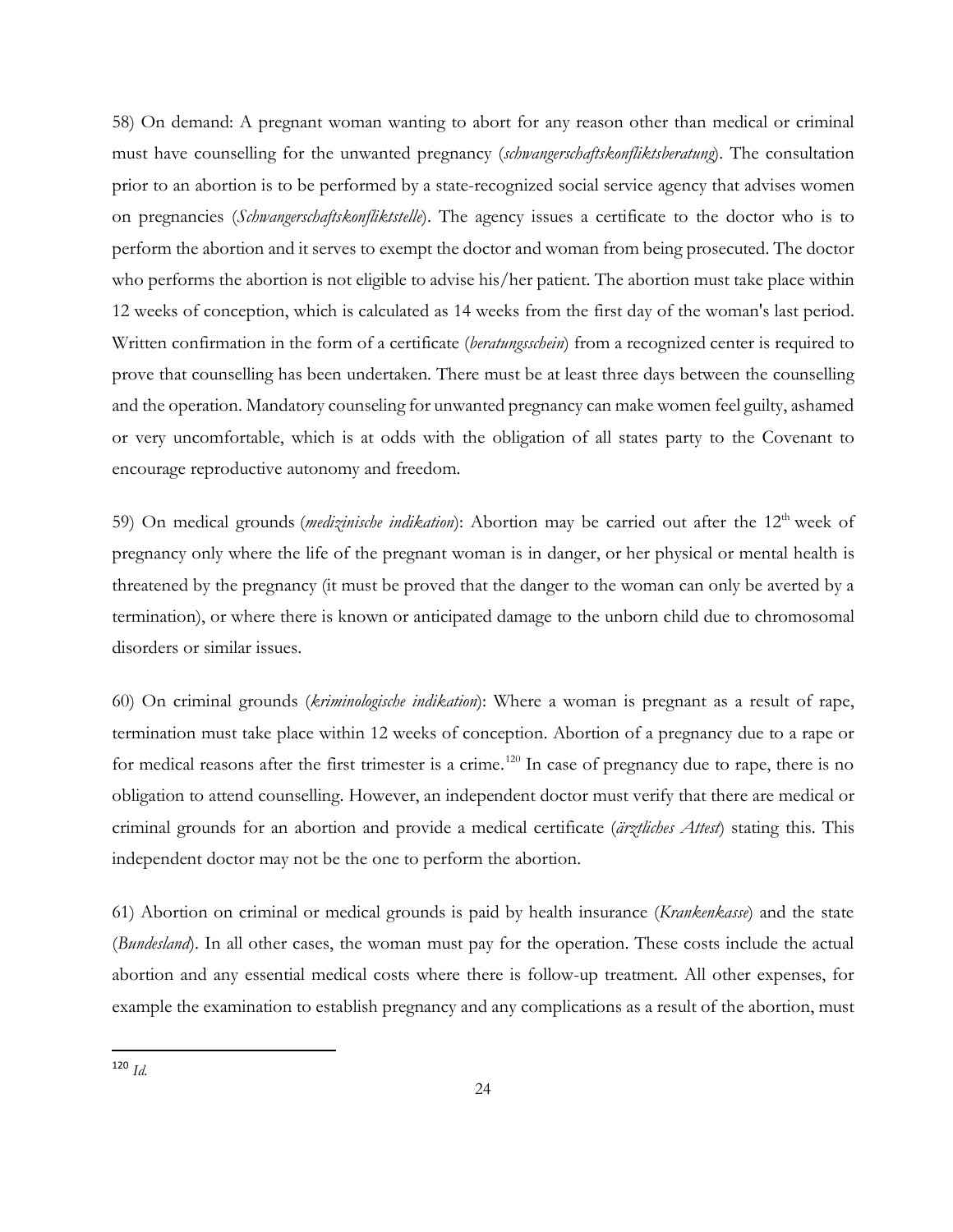be covered by private medical insurance (*Krankenversicherung*). In cases where a woman has no or limited income or does not have statutory medical insurance, the state might cover the costs.

62) Paragraph 218 of the German Criminal Code is outdated; it has been in place since 1871.<sup>[121](#page-24-1)</sup> Complete decriminalization of abortion is necessary to ensure that Germany complies with its international legal obligations.[122](#page-24-2) Although the Criminal Code provides for five main conditions and exceptions whereby the woman and doctor will not be prosecuted, abortion is still a crime in Germany. This criminalization constitutes an unreasonable limitation of rights under the Covenant. There are many reasons women make the difficult decision to have an abortion that go beyond those provided under the exceptions in the German Criminal Code. Particularly for adolescent girls, it can be dangerous to carry a pregnancy to full term. In fact, the risk of death from abortion through the middle of the second trimester is lower than the risk of death in childbirth.<sup>[123](#page-24-3)</sup> Additionally, women may not be financially stable enough to feed and take care of a baby, or it may be discovered that the fetus has crippling developmental abnormalities. Whatever the reason, the woman should be in charge of her decision without the interference of the government. As the German Criminal Code stands, for instance, those who truly had a natural miscarriage should not live in fear that they will be accused of intentionally ending the pregnancy and be prosecuted.

#### <span id="page-24-0"></span>*Contraception*

63) Germany fares better on contraception, but could make further progress towards ensuring greater reproductive autonomy of women.

<span id="page-24-1"></span> <sup>121</sup> Paragraph 218 of the German Criminal Code has undergone several amendments since. After German unification it was necessary to align the West German law with the East German law. East Germany did not restrict or criminalize abortion during the first trimester. In 1992, the German Bundestag voted to amend paragraph 218 to adopt the former East German law, the so-called *Fristenregelung*, but included a compulsory consultation prior to the procedure. After an action introduced by several deputies of the CDU/CSU and the Bavarian state government, the law was struck down as unconstitutional by the Federal Constitutional Court in 1993. The law was reworked in 1994 and 1995, with the result that today abortion remains generally unlawful but not punishable under certain circumstances.

<span id="page-24-2"></span><sup>122</sup> It should be noted that no international legal instrument prohibits abortion, and in at least one case, the denial of access to a legal abortion was held to be a human rights violation. *See* U.N. HRC, KL v. Peru, Comm. No. 1153/2003 ¶ 2.1, U.N. Doc. CCPR/C/85/D/1153/2003 (Oct. 24, 2005).

<span id="page-24-3"></span><sup>123</sup> Rachel N. Pine, *Achieving Public Health Objectives through Family Planning Services*, 1 Reproductive Health Matters 2 (November 1993) at 79, available at [http://www.rhm-elsevier.com/article/0968-8080\(93\)90010-Q/abstract](http://www.rhm-elsevier.com/article/0968-8080(93)90010-Q/abstract) (last visited Jan. 26, 2017).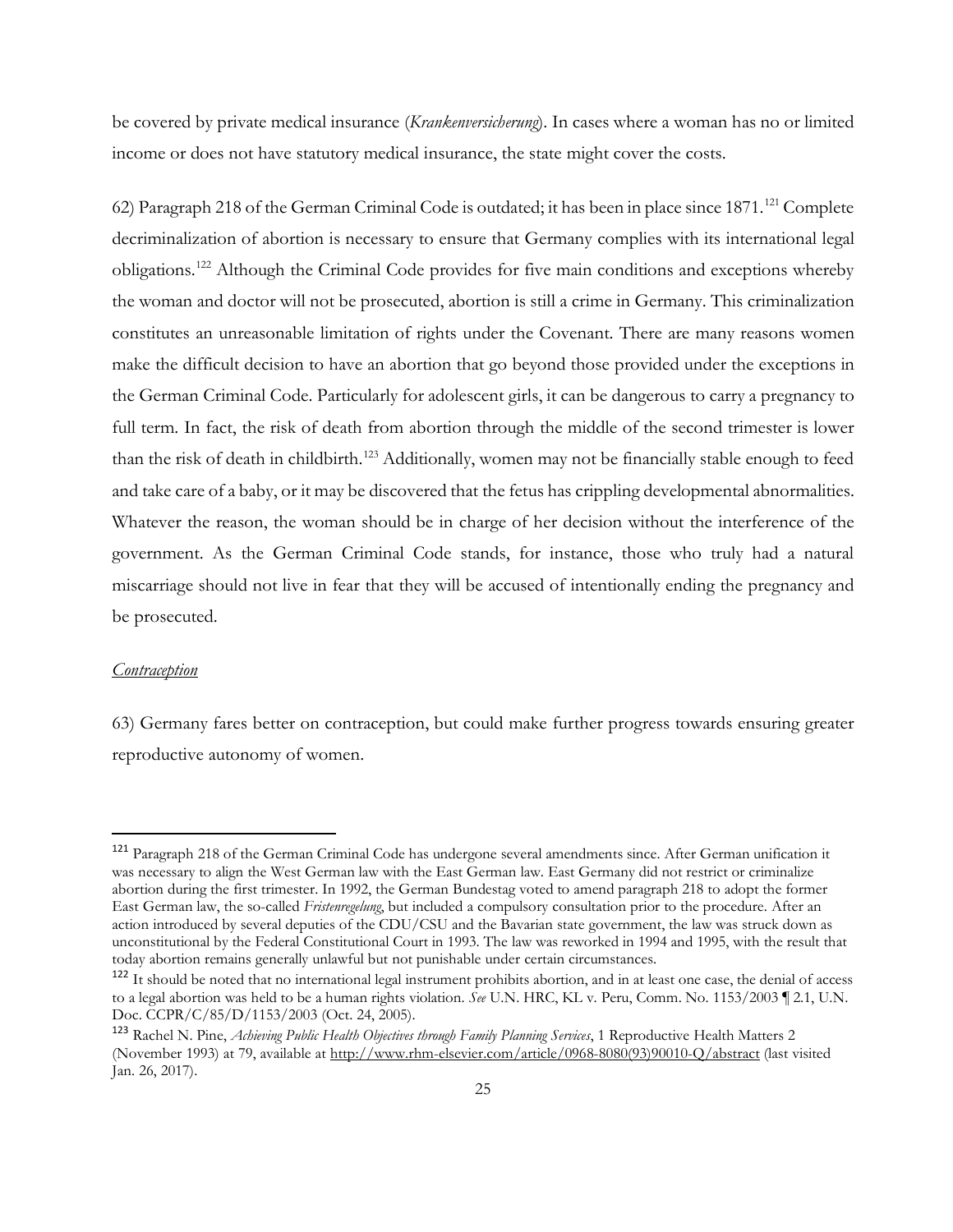64) All usual methods of contraception (*Verhütungsmittel*) are easily available in Germany. One can buy condoms at any pharmacy. However, hormonal contraceptives (the birth control pill, implants, injections), IUDs (intra-uterine devices, such as the spiral), and diaphragms are available only if prescribed by a gynecologist.

65) Doctors prescribing birth control pill to girls under the age of fourteen require parental consent. Doctors may determine whether young women between fourteen and sixteen years old are mature enough and do not require parental consent for the prescription of birth control. Young women sixteen or older do not require parental consent for any form of birth control.

66) Until 2015, emergency contraception, drugs that can prevent pregnancy up to five days after intercourse, commonly known as "morning after pill" (*Pille danach*), was available, but only with prescription. Since March 2015, following a January 2015 EU Commission decision, Levonorgestrel and Ulipristal pills can be bought without prescription (over-the-counter) and women older than fourteen years do not need parental consent.<sup>[124](#page-25-0)</sup> Mifepristone, also known as RU-486, an oral medication typically used to bring about an abortion and is more than 95% effective during the first 50 days of pregnancy, is also only available through prescription.

67) Germany could do much better to ensure accessibility to contraception. Pharmacies/pharmaceutical companies are neither allowed to advertise for the pill nor sell it via mail order or the internet.<sup>[125](#page-25-1)</sup> Health insurance typically covers birth control if a medical prescription is required and the woman is under twenty years of age. However, once a woman is twenty, her health insurance does not cover any form of birth control unless it is considered medically necessary. Free access to contraception is a fundamental aspect of women's autonomy. The fact that contraception is not covered by health insurance for women older than twenty, puts women who cannot afford paying for their own contraception at risk of unwanted pregnancy. This means that in Berlin, for example, women have to pay  $\epsilon$ 50-266 per year for the pill, depending on the brand and package size; €180-195 plus extra insertion fees for a hormonal

<span id="page-25-0"></span> <sup>124</sup> *Bundesrat stimmt rezeptfreier* "*Pille danach" zu*, Suddeutsche Zeitung (Mar. 6, 2015),

[http://www.sueddeutsche.de/gesundheit/verhuetung-bundesrat-stimmt-rezeptfreier-pille-danach-zu-1.2381202.](http://www.sueddeutsche.de/gesundheit/verhuetung-bundesrat-stimmt-rezeptfreier-pille-danach-zu-1.2381202) (last visited Aug. 26, 2017).

**<sup>125</sup>** *Bundestag gibt "Pille danach" frei*, Apotheke Adhoc (Feb. 27, 2015),

<span id="page-25-1"></span>[http://www.apotheke-adhoc.de/nachrichten/politik/nachricht-detail-politik/bundestag-gibt-pille-danach-frei-apotheke](http://www.apotheke-adhoc.de/nachrichten/politik/nachricht-detail-politik/bundestag-gibt-pille-danach-frei-apotheke-otc-levonorgestrel-verhuetung-ulipristal/)[otc-levonorgestrel-verhuetung-ulipristal/.](http://www.apotheke-adhoc.de/nachrichten/politik/nachricht-detail-politik/bundestag-gibt-pille-danach-frei-apotheke-otc-levonorgestrel-verhuetung-ulipristal/) (last visited Aug. 26, 2017).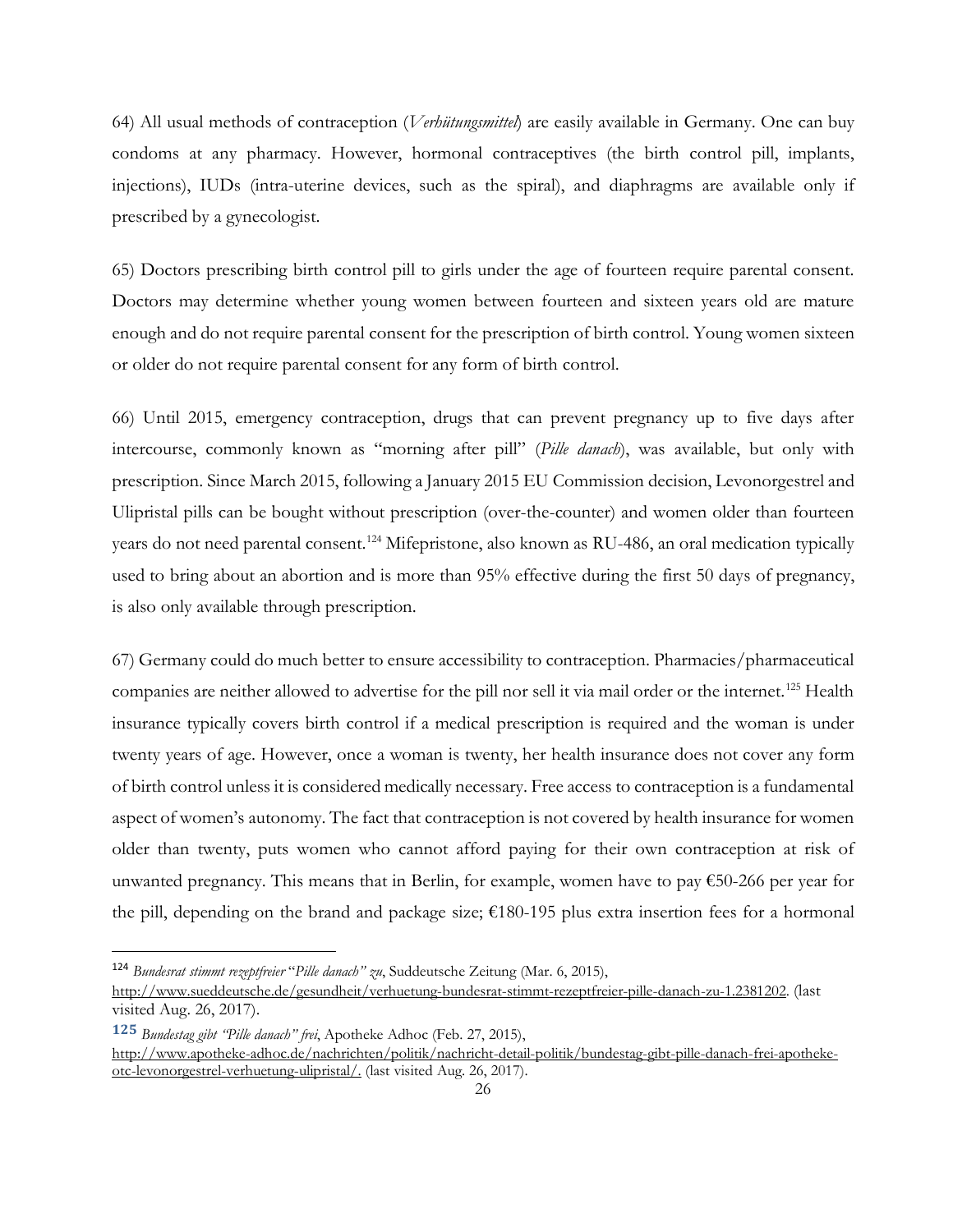implant, which lasts for three years, or up to €400 for an IUD, which lasts five to ten years and is up to twenty times more effective than the pill or condoms.<sup>[126](#page-26-1)</sup> Emergency contraception, aka the "morning after pill," costs up to  $\epsilon$ 35 for one dose.<sup>127</sup>

#### <span id="page-26-0"></span>**Analysis: Abortion and Contraception under the Covenant**

68) The right to benefit from scientific progress includes the right to benefit from scientific procedures and methods that help improve health and safety, including controlled, medical abortion procedures. Access to legal and safe abortion procedures falls within the rights Germany has undertaken under the Covenant of Economic, Social, and Cultural Rights. Article 10 of the Covenant provides: "The widest possible protection and assistance should be accorded to the family ... particularly for its establishment". The Covenant demands that States respect the decision to become or not become a parent — including under what conditions conception should occur. As this honorable Committee remarked in General Comment 14, on Article 12 of the Covenant, "reproductive health means that women and men have the freedom to decide if and when to reproduce."<sup>[128](#page-26-3)</sup> The right to health entails "the right to control one's health and body, including sexual and reproductive freedom."[129](#page-26-4) Specifically, "women and men have the freedom to decide if and when to reproduce," and have a right of access to "appropriate health-care services that will, for example, enable women to go safely through pregnancy and childbirth."<sup>[130](#page-26-5)</sup>

69) The "right to reproductive autonomy" is well-established in international human rights law. According to the Programme of Action of the International Conference on Population and Development, held in Cairo in 1994, "[r]eproductive rights embrace certain human rights that are already recognized in national laws, international human rights documents, and other relevant UN consensus

<span id="page-26-1"></span> <sup>126</sup> Mary Katharine Tramontana, *The cost of sex*, Exberliner (May 2, 2016),

<http://www.exberliner.com/features/lifestyle/the-cost-of-sex/> (last visited Aug. 26, 2017).

<span id="page-26-2"></span><sup>127</sup> *Id.*

<span id="page-26-3"></span><sup>128</sup> U.N. Committee on Economic, Social, and Cultural Rights, General Comment No. 14, *Substantive Issues Arising in the Implementation of the International Covenant on Economic, Social, and Cultural Rights: The Right to the Highest Attainable Standard of Health*, ¶ 14, n. 12, U.N. Doc. E/C. 12/2000/4 (Aug. 11, 2000).

<span id="page-26-4"></span> $129$  *Id.* at **[**8.]

<span id="page-26-5"></span><sup>130</sup> *Id.* at ¶ 14, n. 12.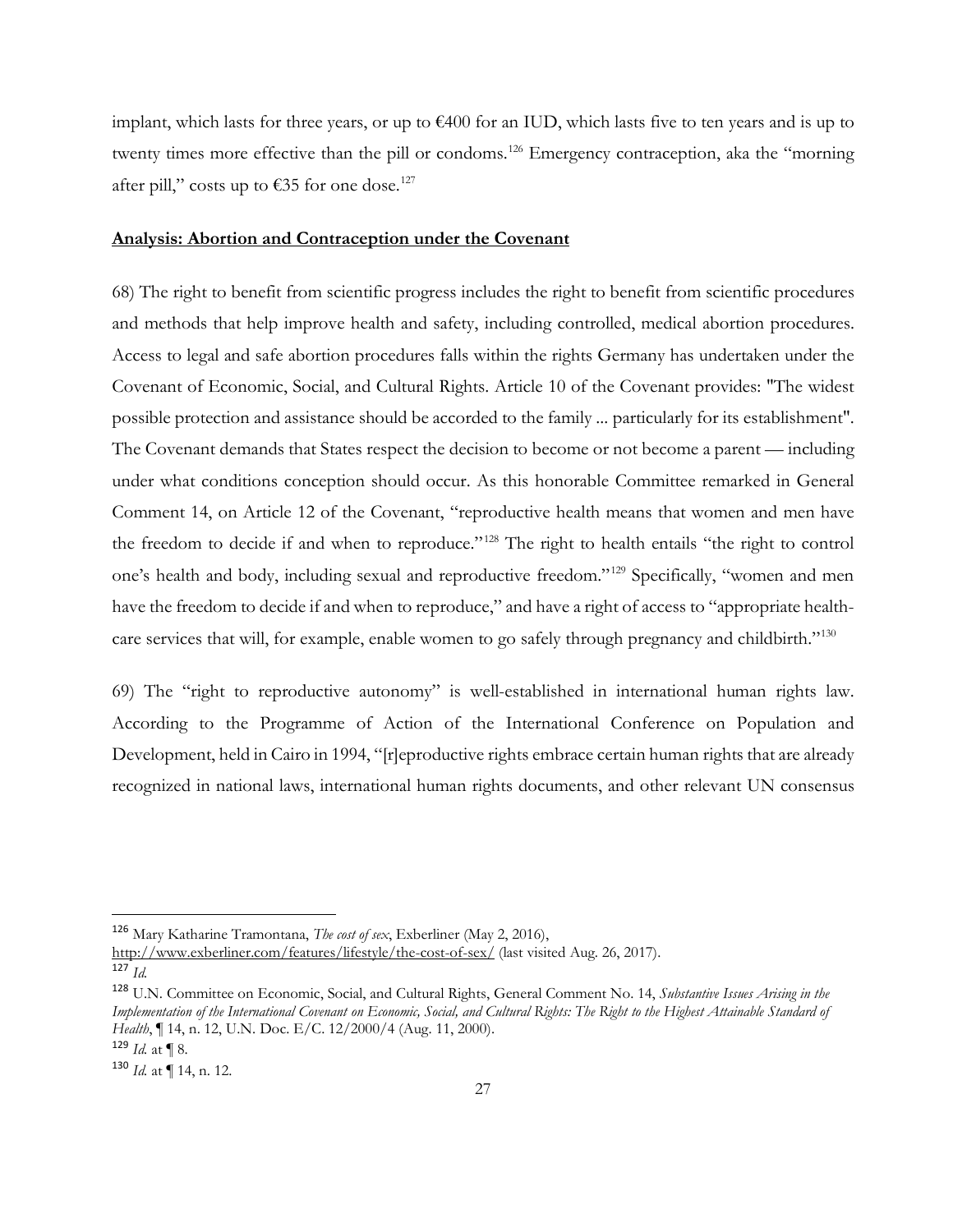documents. These rights rest on the recognition of the basic right of all couples and individuals to decide freely and responsibly the number, spacing and timing of their children ...."<sup>[131](#page-27-0)</sup>

70) Likewise, Article 16.1.e of the Convention on the Elimination of Discrimination against Women guarantees men and women equal rights to "decide freely and responsibly on the number and spacing of their children..."[132](#page-27-1) In its General Recommendation No. 24 (Women and Health), the CEDAW Committee stressed the importance of the right to reproductive autonomy, stating that this right is violated when the means by which a woman can exercise the right to control her fertility are restricted. [133](#page-27-2)

71) In *Costa and Pavan v. Italy*, as well as in *Evans v. UK,*[134](#page-27-3) *Dickson v. UK*, [135](#page-27-4) and *S.H. and Others v. Austria*, [136](#page-27-5) the European Court of Human Rights found that the decision to become or not become a parent is an

<span id="page-27-0"></span> <sup>131</sup> Programme of Action of the International Conference on Population and Development, Cairo, 1994, ¶ 7.3, U.N. A/CONF.171/13/Rev.1 (1995),

[http://www.unfpa.org/sites/default/files/pub-pdf/programme\\_of\\_action\\_Web%20ENGLISH.pdf.](http://www.unfpa.org/sites/default/files/pub-pdf/programme_of_action_Web%20ENGLISH.pdf) (last visited 27 February 2017).

<span id="page-27-1"></span><sup>132</sup> "States Parties shall . . . ensure, on a basis of equality of men and women . . . (e) The same rights to decide freely and responsibly on the number and spacing of their children and to have access to the information, education and means to enable them to exercise these rights." U.N. General Assembly, Convention on the Elimination of All Forms of Discrimination Against Women art. 16.1.e, Dec. 18 1979, U.N.T.S. 1249,

[http://www.refworld.org/docid/3ae6b3970.html.](http://www.refworld.org/docid/3ae6b3970.html) (last visited 15 March 2017).

<span id="page-27-2"></span><sup>133</sup> U.N. Committee on the Elimination of Discrimination Against Women (CEDAW), *CEDAW General Recommendation No. 24: Article 12 of the Convention (Women and Health)*, ¶¶ 21 and 31(b), A/54/38/Rev. 1 (1999),

[http://www.refworld.org/docid/453882a73.html.](http://www.refworld.org/docid/453882a73.html) (last visited 15 March 2017).

<span id="page-27-3"></span><sup>134</sup> *See* ECHR *Case of Evans v. United Kingdom*, (No. 6339/05), Judgement of 4 October 2007, ¶ 7172, where the ECHR indicated that "private life […] incorporates the right to respect for both the decisions to become and not to become a parent" and, regarding the regulation of the practice of IVF, clarified that "the right to respect for the decision to become a parent in the genetic sense, also falls within the scope of Article 8."

[http://hudoc.echr.coe.int/webservices/content/pdf/001-72684?TID=ihgdqbxnfi.](http://hudoc.echr.coe.int/webservices/content/pdf/001-72684?TID=ihgdqbxnfi) (last visited 14 March 2017).

<span id="page-27-4"></span><sup>135</sup> *See* ECHR *Case of Dickson v. United Kingdom* (No. 44362/04), Judgement of 12 December 2007, ¶ 66 (the Court indicated, with regard to the technique of assisted reproduction that "Article 8 is applicable to the applicants' complaints in that the refusal of artificial insemination facilities concerned their private and family lives which notions incorporate the right to respect for their decision to become genetic parents.")[, http://hudoc.echr.coe.int/webservices/content/pdf/003-](http://hudoc.echr.coe.int/webservices/content/pdf/003-2204926-2350295?TID=ihgdqbxnfi) [2204926-2350295?TID=ihgdqbxnfi.](http://hudoc.echr.coe.int/webservices/content/pdf/003-2204926-2350295?TID=ihgdqbxnfi) (last visited 14 March 2017).

<span id="page-27-5"></span><sup>136</sup> *See* ECHR *Case of S.H. and others v. Austria* (No. 57813/00), Judgement of 3 November 2011, ¶ 82 (the Court referred explicitly to the right of access to assisted reproduction techniques, such as IVF, indicating that "the right of a couple to conceive a child and to make use of medically assisted procreation for that purpose is also protected by Article 8, as such a choice is an expression of private and family life."),<http://www.ieb-eib.org/en/pdf/cedh-shothers-c-austria-20100401.pdf> (last visited 14 March 2017); *see also* ECHR, *Case of P. and S. v. Poland* (No. 57375/08), Judgment of 30 October 2012, ¶ 96 (the ECHR indicated that, "[w]hile the Court has held that Article 8 cannot be interpreted as conferring a right to abortion, it has found that the prohibition of abortion when sought for reasons of health and/or well-being falls within the scope of the right to respect for one's private life and accordingly of Article 8."),

[http://www.grocjusz.edu.pl/Materials/\\_archiwum/archiwum2012/js\\_16.11.2012.pdf.](http://www.grocjusz.edu.pl/Materials/_archiwum/archiwum2012/js_16.11.2012.pdf) (last visited 14 March 2017).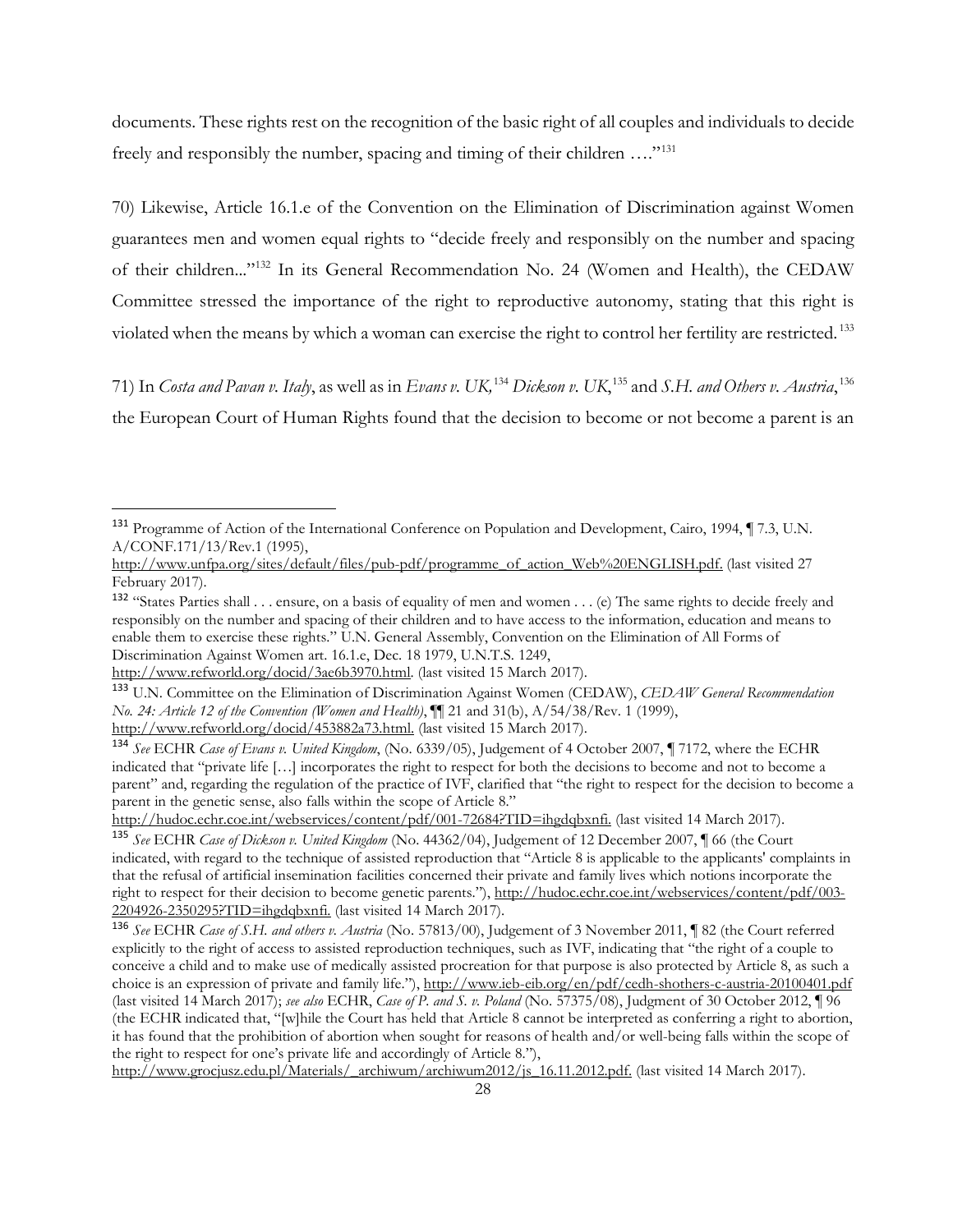"expression of private and family life," and is therefore protected under Article 8 of the European Convention of Human Rights, which is similar to Article 10 of the Covenant.<sup>[137](#page-28-1)</sup>

72) Finally, in *Artavia Murillo*, the Inter-American Court of Human Rights held that the right "to decide freely and responsibly on the number and spacing of their children …. is violated when the means by which a woman can exercise the right to control her fertility are restricted. Thus, the protection of private life includes respect for the decisions both to become a mother or a father, and a couple's decision to become genetic parents."<sup>138</sup>

## **RECOMMENDATIONS**

<span id="page-28-0"></span>73) We recommend this honorable committee to include at least one of the following questions in the List of Issue it will prepare for Germany.

- i. Please, explain how the *Embryonenschutzgesetz* of 1991 and the *Stammzellgesetz* of 2002 can be reconciled with the duty Germany has under Article 15.1.b of the Covenant to ensure everyone benefits from progress in science and technology.
- ii. Please, explain how the *Embryonenschutzgesetz* of 1991 and the *Stammzellgesetz* of 2002 can be reconciled with the duty Germany has under Article 15.2 of the Covenant to take steps to achieve the full realization of this right shall include those necessary for the conservation, the development and the diffusion of science and culture.
- iii. Please, explain how the *Embryonenschutzgesetz* of 1991 and the *Stammzellgesetz* of 2002 can be reconciled with the duty Germany has under Article 15.3 to respect the freedom indispensable for scientific research and creative activity.
- iv. Please, explain how the *Embryonenschutzgesetz* of 1991 and the *Stammzellgesetz* of 2002 can be reconciled with the duty Germany has under Article 10 to guarantee everyone's right to health.

<span id="page-28-1"></span> <sup>137</sup> *Costa and Pavan v. Italy* (No. 54270/10), Judgement of 28 August 2012, art. 8, ¶ 56-57 of the European Convention recites: "1. Everyone has the right to respect for his private and family life, his home and his correspondence. 2. There shall be no interference by a public authority with the exercise of this right except such as is in accordance with the law and is necessary in a democratic society in the interests of national security, public safety or the economic well-being of the country, for the prevention of disorder or crime, for the protection of health or morals, or for the protection of the rights and freedoms of others." European Convention for the Protection of Human Rights and Fundamental Freedoms, 213 U.N.T.S. 222, *entered into force* Sept. 3, 1953, *as amended by* Protocols Nos 3, 5, 8, and 11 *which entered into force* on 21 September 1970, 20 December 1971, 1 January 1990, and 1 November 1998 *respectively*.

<span id="page-28-2"></span><sup>138</sup> *Artavia Murillo*, *supra* note 106, ¶146.